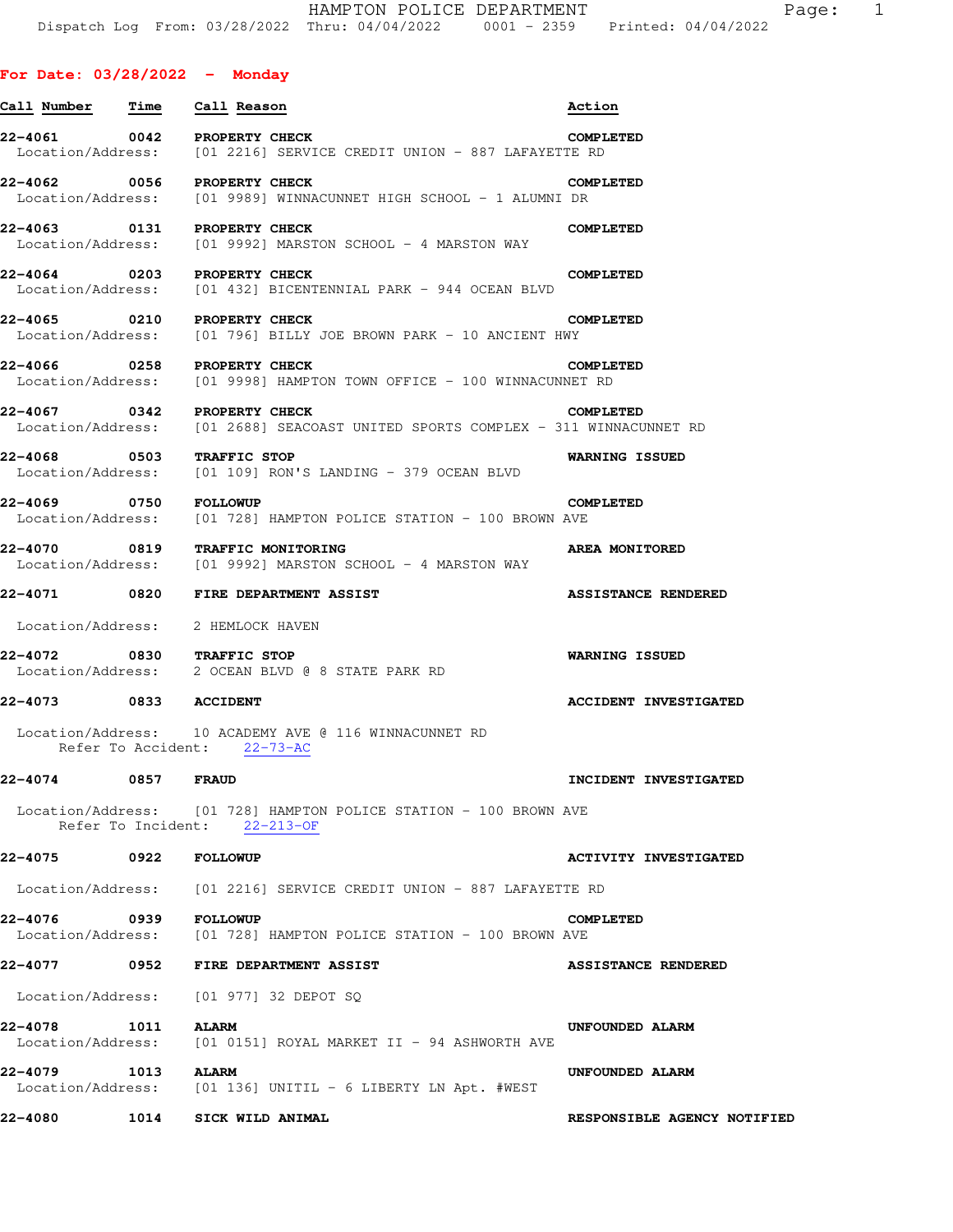|                           |         | HAMPTON POLICE DEPARTMENT<br>Dispatch Log From: 03/28/2022 Thru: 04/04/2022 0001 - 2359 Printed: 04/04/2022                           | Page: 2                      |
|---------------------------|---------|---------------------------------------------------------------------------------------------------------------------------------------|------------------------------|
|                           |         | Location/Address: 285 OCEAN BLVD                                                                                                      |                              |
|                           |         | 22-4081 1027 LEGAL PAPER SERVICE<br>Location/Address: 142 ASHWORTH AVE Apt. #B                                                        | <b>NOT SERVED</b>            |
|                           |         | 22-4082 1029 ADMINISTRATIVE ERRAND<br>Location/Address: [01 728] HAMPTON POLICE STATION - 100 BROWN AVE                               | <b>COMPLETED</b>             |
|                           |         | 22-4083 1032 TRAFFIC STOP<br>Location/Address: 8 STATE PARK RD @ 2 OCEAN BLVD                                                         | <b>WARNING ISSUED</b>        |
| 22-4084 1041 TRAFFIC STOP |         | Location/Address: 195 ASHWORTH AVE @ 12 Q ST                                                                                          | <b>WARNING ISSUED</b>        |
| 22-4085 1058 TRAFFIC STOP |         | Location/Address: 8 STATE PARK RD @ 2 OCEAN BLVD                                                                                      | <b>WARNING ISSUED</b>        |
|                           |         | 22-4086 1108 LEGAL PAPER SERVICE<br>Location/Address: [01 1169] OLD ENGLISH VILLAGE APARTMENTS - 457 WINNACUNNET RD Apt. #305         | <b>NOT SERVED</b>            |
| 22-4087 1154 THEFT        |         |                                                                                                                                       | <b>ACTIVITY INVESTIGATED</b> |
|                           |         | Location/Address: 20 OCEAN BLVD Apt. #10                                                                                              |                              |
| 22-4088 1246 TRAFFIC STOP |         | Location/Address: 200 ASHWORTH AVE                                                                                                    | WARNING ISSUED               |
|                           |         | 22-4089 1250 FIRE DEPARTMENT ASSIST                                                                                                   | <b>ASSISTANCE RENDERED</b>   |
|                           |         | Location/Address: [01 6002] PARTRIDGE HOUSE - 777 LAFAYETTE RD                                                                        |                              |
|                           |         | 22-4090 1328 LEGAL PAPER SERVICE<br>Location/Address: [01 728] HAMPTON POLICE STATION - 100 BROWN AVE<br>Refer To Field Int: 22-54-FI | <b>SERVED</b>                |
|                           |         | 22-4091 1336 FIRE DEPARTMENT ASSIST                                                                                                   | <b>ASSISTANCE RENDERED</b>   |
|                           |         | Location/Address: [01 3259] PLANET FITNESS ADVERTISING HEADQUARTERS - 4 LIBERTY LN Apt. #WEST                                         |                              |
|                           |         | 22-4092 1348 FINGERPRINTING<br>Location/Address: [01 728] HAMPTON POLICE STATION - 100 BROWN AVE                                      | <b>COMPLETED</b>             |
|                           |         | 22-4093 1415 ASSIST OTHER POLICE AGENCY<br>Location/Address: 18 HIGHLAND AVE Apt. #2                                                  | UNABLE TO LOCATE             |
|                           |         | 22-4094 1455 FIREARM DISCHARGES<br>Location/Address: 99 TIMBER SWAMP RD @ 102 MARY BATCHELDER RD<br>Refer To Field Int: 22-55-FI      | <b>FIELD INTERVIEW</b>       |
| 22-4095 1523 FRAUD        |         |                                                                                                                                       | INCIDENT INVESTIGATED        |
|                           |         | Location/Address: [01 728] HAMPTON POLICE STATION - 100 BROWN AVE<br>Refer To Incident: 22-214-OF                                     |                              |
|                           |         | 22-4096 1529 NOTIFICATIONS<br>Location/Address: [01 728] HAMPTON POLICE STATION - 100 BROWN AVE                                       | <b>COMPLETED</b>             |
| Location/Address: 16 J ST | Age: 14 | 22-4097 1532 MISSING PERSON<br>Refer To $P/C$ : 22-116-AR<br>Juvenile Protective Custody                                              | PARTY LOCATED                |
|                           |         | Charges: HABITUAL RUNAWAY JUVENILE                                                                                                    |                              |
|                           |         | 22-4098 1606 FIRE DEPARTMENT ASSIST                                                                                                   | <b>ASSISTANCE RENDERED</b>   |
|                           |         | Location/Address: [01 427] KELLEY RESIDENCE - 11 GREAT BOARS HEAD AVE                                                                 |                              |
|                           |         | 22-4099 1607 OBSTRUCTING PUBLIC WAY<br>Location/Address: [01 3292] CHARLIE'S TAP HOUSE (FORMERLY STACY JANES) - 9 OCEAN BLVD          | <b>COMPLETED</b>             |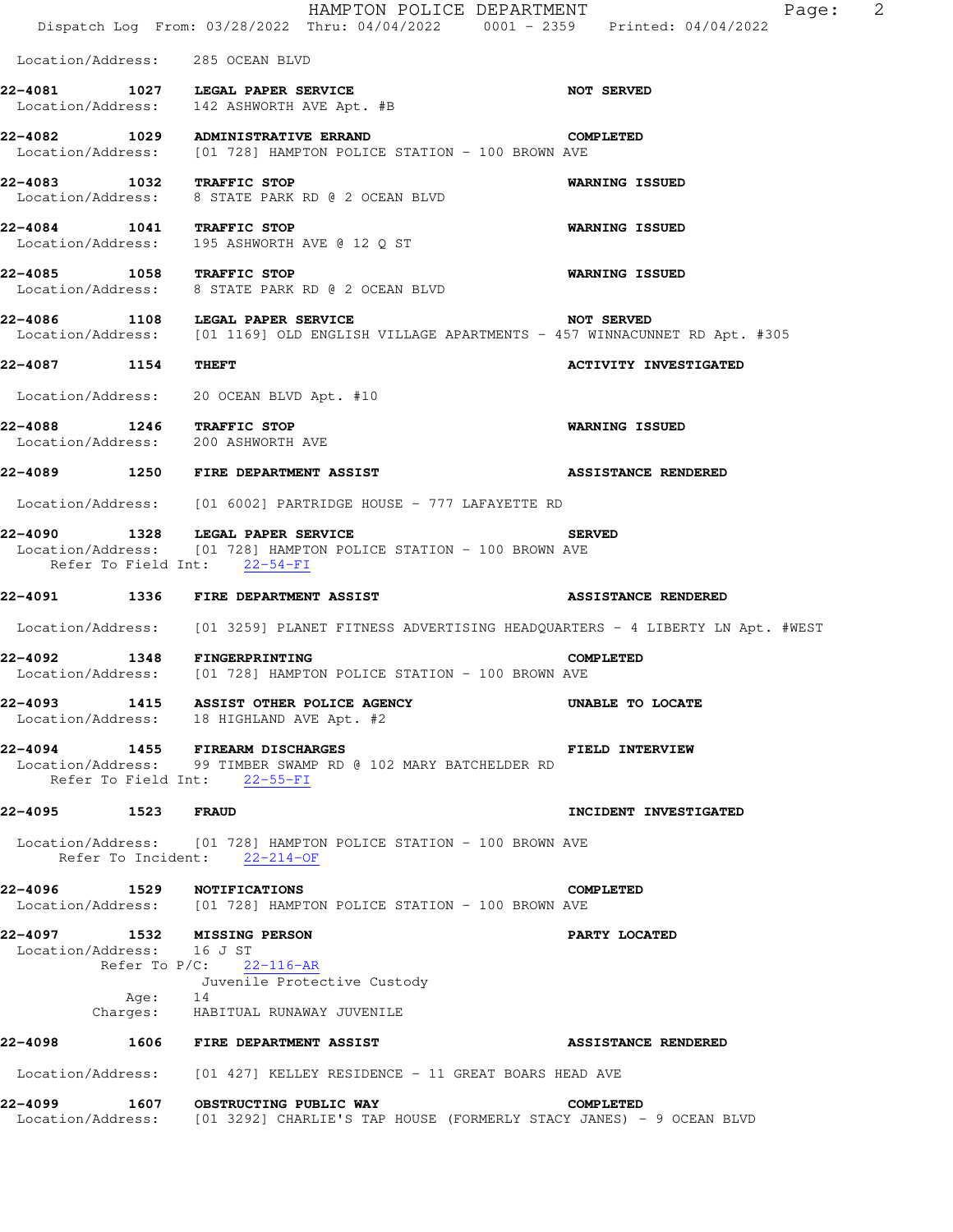|                                                                  | HAMPTON POLICE DEPARTMENT<br>Dispatch Log From: 03/28/2022 Thru: 04/04/2022 0001 - 2359 Printed: 04/04/2022 |                              | Page: 3 |  |
|------------------------------------------------------------------|-------------------------------------------------------------------------------------------------------------|------------------------------|---------|--|
| 22-4100 1633 FOLLOWUP                                            | Location/Address: [01 728] HAMPTON POLICE STATION - 100 BROWN AVE                                           | <b>COMPLETED</b>             |         |  |
| 22-4101 1650 ABANDONDED 911 CALL                                 | Location/Address: [01 L0000007] ADHESIVE TECHNOLOGIES - 3 MERRILL INDUSTRIAL DR                             | <b>COMPLETED</b>             |         |  |
| 22-4102 1657 FINGERPRINTING                                      | Location/Address: [01 728] HAMPTON POLICE STATION - 100 BROWN AVE                                           | <b>COMPLETED</b>             |         |  |
| 22-4103 1701 LEGAL PAPER SERVICE<br>Refer To Field Int: 22-56-FI | Location/Address: 200 DRAKESIDE RD Apt. #B1                                                                 | <b>SERVED</b>                |         |  |
|                                                                  | 22-4105 1712 ASSIST OTHER POLICE AGENCY<br>Location: NORHT HAMTON TOWN LINE                                 | <b>COMPLETED</b>             |         |  |
|                                                                  | 22-4104 1718 ADMINISTRATIVE ERRAND<br>Location/Address: [01 0314] SEACOAST CAR WASH - 595 LAFAYETTE RD      | <b>COMPLETED</b>             |         |  |
| 22-4106 1836 TRAFFIC STOP                                        | Location/Address: 4 ELLIOTT ST @ 309 HIGH ST                                                                | COMPLETED                    |         |  |
| 22-4107 1838 FOLLOWUP<br>Location/Address: 20 ALEXANDER DR       |                                                                                                             | <b>COMPLETED</b>             |         |  |
|                                                                  | 22-4108 1948 FIRE DEPARTMENT ASSIST                                                                         | <b>ASSISTANCE RENDERED</b>   |         |  |
|                                                                  | Location/Address: [01 2715] HAUG RESIDENCE - 19 SWEETBRIAR LN                                               |                              |         |  |
| 22-4109 2149 MISSING PERSON                                      |                                                                                                             | INCIDENT INVESTIGATED        |         |  |
| Refer To Incident: 22-215-OF                                     | Location/Address: [01 300] OLD ENGLISH VILLAGE - 451 WINNACUNNET RD Apt. #209                               |                              |         |  |
| 22-4110 2236 ALARM                                               | Location/Address: [01 3638] WING-ITZ - 603 LAFAYETTE RD                                                     | UNFOUNDED ALARM              |         |  |
| 22-4111 2341 ALARM                                               | Location/Address: [01 3638] WING-ITZ - 603 LAFAYETTE RD                                                     | UNFOUNDED ALARM              |         |  |
| For Date: $03/29/2022 - Tuesday$                                 |                                                                                                             |                              |         |  |
| 22-4112 0016 TRAFFIC STOP                                        | Location/Address: [01 2688] SEACOAST UNITED SPORTS COMPLEX - 311 WINNACUNNET RD                             | <b>WARNING ISSUED</b>        |         |  |
| 22-4113                                                          | 0025 PROPERTY CHECK<br>Location/Address: [01 2688] SEACOAST UNITED SPORTS COMPLEX - 311 WINNACUNNET RD      | <b>COMPLETED</b>             |         |  |
| 22-4114                                                          | 0134 SUSPICIOUS ACTIVITY                                                                                    | <b>ACTIVITY INVESTIGATED</b> |         |  |
| Location/Address:                                                | [01 620] STATE - PARK AND RIDE PARKING LOT - 40 TIMBER SWAMP RD                                             |                              |         |  |
|                                                                  | $Location/Address:$ [01 950] CREAVY CREST - 16 J ST<br>Refer To Arrest: 22-117-AR                           | <b>ARREST</b>                |         |  |
| Address:                                                         | Arrest: GREEN, NICHOLAS L<br>HAMPTON, NH                                                                    |                              |         |  |
| Age:<br>Charges:                                                 | 38<br>DOMESTIC VIOLENCE; ASSAULT<br>SIMPLE ASSAULT                                                          |                              |         |  |
| 0417 ALARM<br>22-4116                                            | Location/Address: [01 9992] MARSTON SCHOOL - 4 MARSTON WAY                                                  | UNFOUNDED ALARM              |         |  |
| 22-4117 0557 TRAFFIC STOP                                        | Location/Address: 200 ROUTE 101 @ 200 LANDING RD                                                            | <b>SUMMONS ISSUED</b>        |         |  |
| 22-4118 0740 SICK WILD ANIMAL                                    |                                                                                                             | RESPONSIBLE AGENCY NOTIFIED  |         |  |
|                                                                  | Location/Address: [01 577] STATE MAIN BEACH - MEMORIAL STATUE - 290 OCEAN BLVD                              |                              |         |  |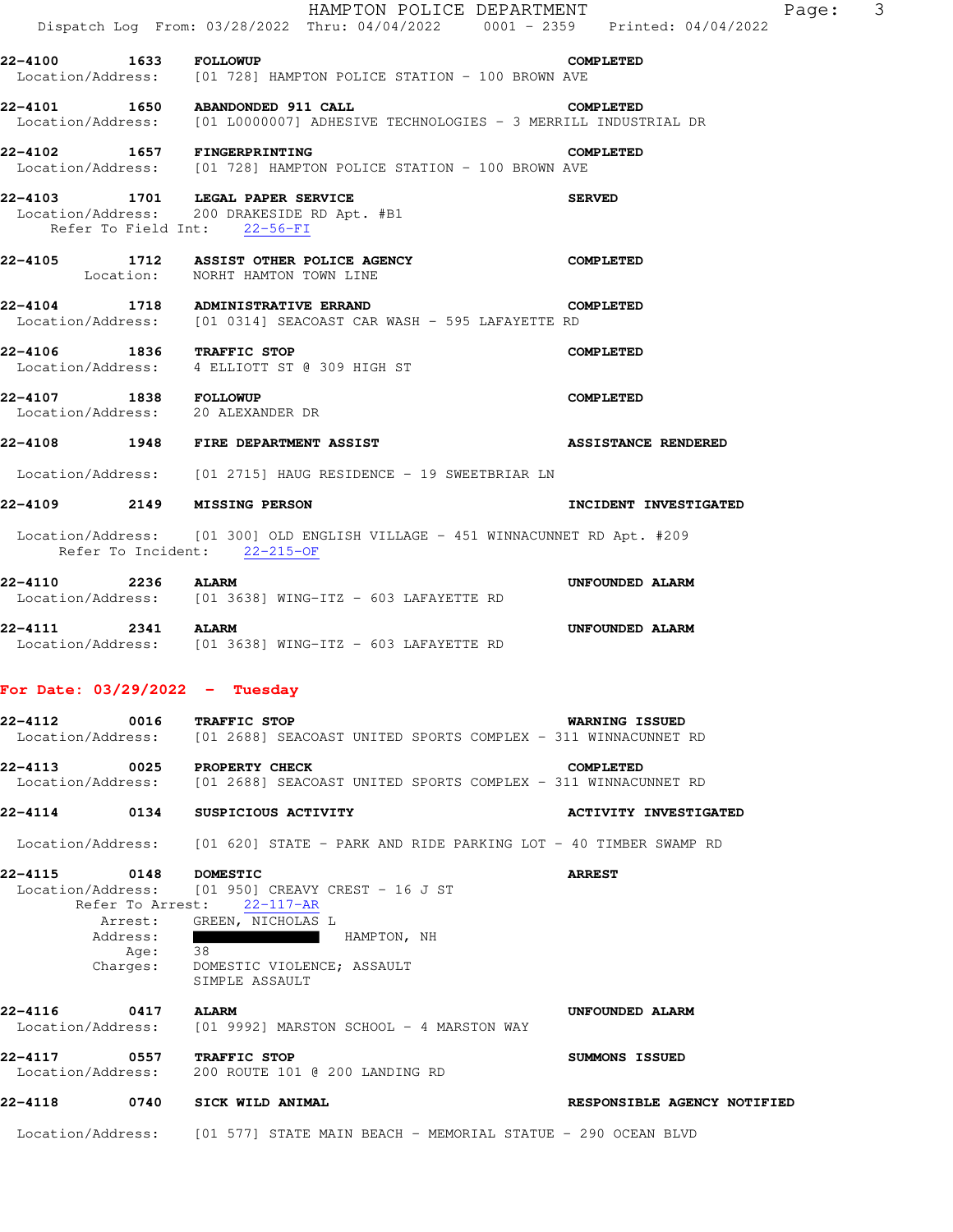|                                                        | 22-4119 0759 TRAFFIC STOP<br>Location/Address: 200 ROUTE 101 @ 200 LANDING RD                                                                 | SUMMONS ISSUED               |
|--------------------------------------------------------|-----------------------------------------------------------------------------------------------------------------------------------------------|------------------------------|
|                                                        | 22-4120 0812 TRAFFIC MONITORING<br>Location/Address: [01 9993] CENTRE SCHOOL - 53 WINNACUNNET RD                                              | <b>AREA MONITORED</b>        |
|                                                        | 22-4121 0820 FIRE DEPARTMENT ASSIST                                                                                                           | <b>ASSISTANCE RENDERED</b>   |
|                                                        | Location/Address: [01 2279] GREEN RESIDENCE - 20 BRIDE HILL DR                                                                                |                              |
| 22-4122                                                | 0821 TRAFFIC CONTROL<br>Location/Address: [01 9992] MARSTON SCHOOL - 4 MARSTON WAY                                                            | <b>AREA MONITORED</b>        |
| 22-4123 0935                                           | REQUEST FOR POLICE OFFICER ACTIVITY INVESTIGATED                                                                                              |                              |
|                                                        | Location/Address: 24 BITTERSWEET LN                                                                                                           |                              |
|                                                        | 22-4124 0948 PUBLIC ASSIST-TRANSPORTATION                                                                                                     | <b>ASSISTANCE RENDERED</b>   |
|                                                        | Location/Address: 35 BROWN AVE @ 50 ISLAND PATH                                                                                               |                              |
|                                                        | 22-4125 1007 REQUEST FOR POLICE OFFICER<br>Location/Address: [01 352] ROYAL CREST MOTOR INN - 96 ASHWORTH AVE<br>Refer To Field Int: 22-57-FI | FIELD INTERVIEW              |
| 22-4126 1013 FOLLOWUP<br>Location/Address: 6 MOORE AVE |                                                                                                                                               | <b>COMPLETED</b>             |
|                                                        | 22-4127 1045 ABANDONDED VEHICLE                                                                                                               | <b>ACTIVITY INVESTIGATED</b> |
|                                                        | Location/Address: [01 464] DANA'S TOWING & REPAIR OF HAMPTON - 348 LAFAYETTE RD                                                               |                              |
|                                                        | 22-4128 1124 FIRE DEPARTMENT ASSIST                                                                                                           | <b>ASSISTANCE RENDERED</b>   |
|                                                        | Location/Address: [01 1588] OCEAN AIR PROPERTIES - 20 C ST                                                                                    |                              |
|                                                        |                                                                                                                                               |                              |
| 22–4129 1303                                           | <b>NOTIFICATIONS</b>                                                                                                                          | <b>MESSAGED DELIVERED</b>    |
|                                                        | Location/Address: 19 CRANBERRY LN                                                                                                             |                              |
|                                                        | 22-4130 1313 FOLLOWUP<br>Location/Address: [01 728] HAMPTON POLICE STATION - 100 BROWN AVE                                                    | <b>COMPLETED</b>             |
| 22-4131 1341 FOLLOWUP                                  | Location/Address: [01 1386] SEVENTY SIX NORTH SHORE RD LLC - 76 NORTH SHORE RD                                                                | COMPLETED                    |
|                                                        | 22-4132 1344 ADMINISTRATIVE ERRAND<br>Location/Address: [01 637] MCFARLAND FORD - ROUTE 101                                                   | COMPLETED                    |
| 22-4133 1354 ACCIDENT                                  |                                                                                                                                               | <b>ACCIDENT INVESTIGATED</b> |
|                                                        | Location/Address: 1 PARK AVE @ 245 LAFAYETTE RD<br>Refer To Accident: 22-74-AC                                                                |                              |
|                                                        | 22-4134 1426 FOLLOWUP CON<br>Location/Address: [01 728] HAMPTON POLICE STATION - 100 BROWN AVE                                                | COMPLETED                    |
|                                                        | 22-4135 1552 ADMINISTRATIVE ERRAND CON<br>Location/Address: [01 728] HAMPTON POLICE STATION - 100 BROWN AVE                                   | COMPLETED                    |
|                                                        | 22-4136 1555 CRIMINAL THREATENING                                                                                                             | INCIDENT INVESTIGATED        |
|                                                        | Location/Address: 292 WINNACUNNET RD<br>Refer To Incident: 22-216-OF                                                                          |                              |
| 22-4137 1623 NOTIFICATIONS                             | Location/Address: [01 728] HAMPTON POLICE STATION - 100 BROWN AVE                                                                             | <b>COMPLETED</b>             |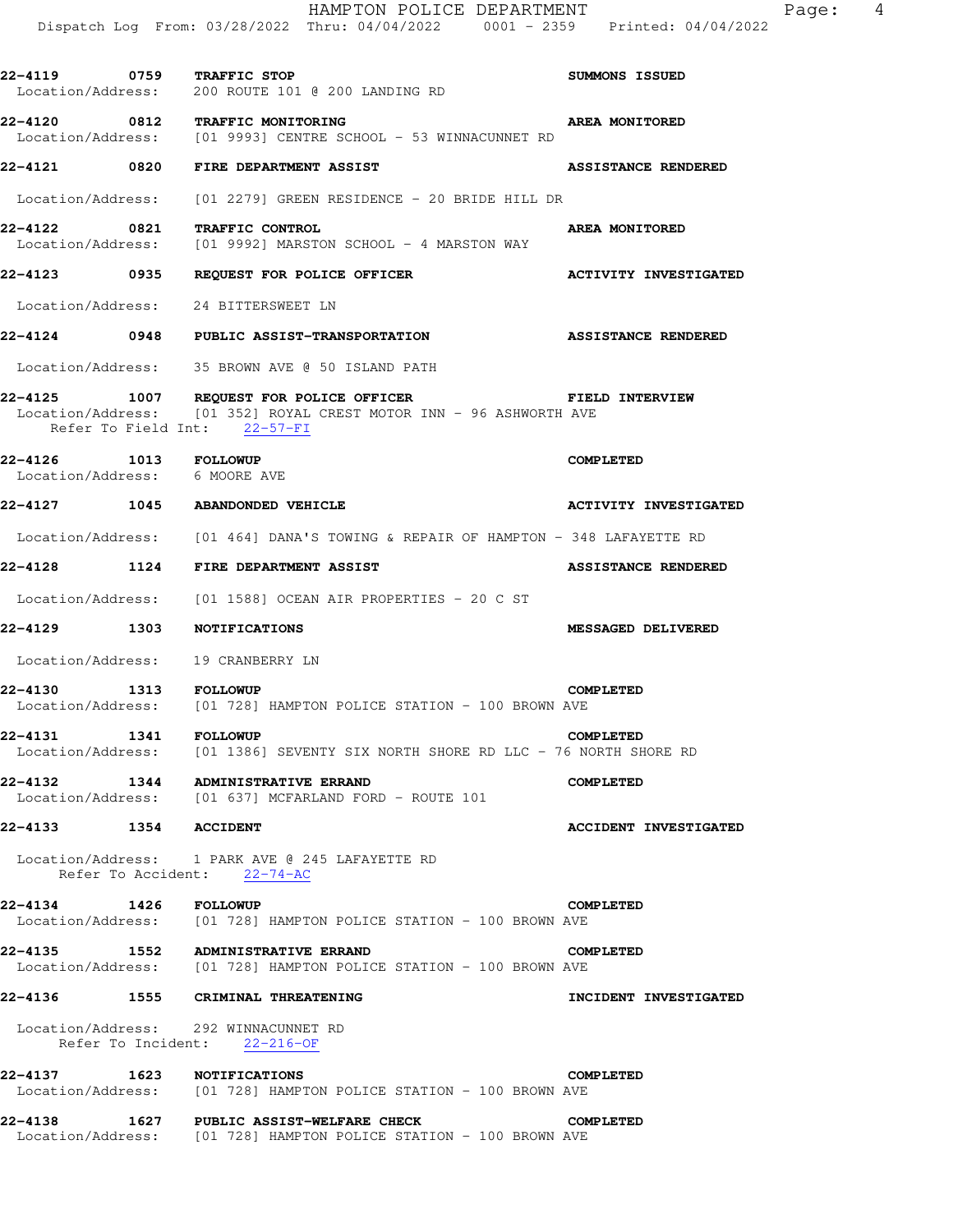|                       | HAMPTON POLICE DEPARTMENT<br>Dispatch Log From: 03/28/2022 Thru: 04/04/2022 0001 - 2359 Printed: 04/04/2022                                                            |                              | Page: 5 |  |
|-----------------------|------------------------------------------------------------------------------------------------------------------------------------------------------------------------|------------------------------|---------|--|
|                       | 22-4139 1650 TRAFFIC STOP<br>Location/Address: 200 ROUTE 101 @ 200 LANDING RD                                                                                          | <b>COMPLETED</b>             |         |  |
| Location/Address:     | 22-4140 1723 SUSPICIOUS ACTIVITY<br>375 OCEAN BLVD                                                                                                                     | <b>COMPLETED</b>             |         |  |
|                       | 22-4141 1735 ADMINISTRATIVE ERRAND<br>Location/Address: [01 0314] SEACOAST CAR WASH - 595 LAFAYETTE RD                                                                 | <b>COMPLETED</b>             |         |  |
|                       | 22-4142 1751 REQUEST FOR POLICE SUPERVISOR COMPLETED<br>Location/Address: [01 728] HAMPTON POLICE STATION - 100 BROWN AVE                                              |                              |         |  |
| 22-4143 1803 FOLLOWUP | Location/Address: [01 300] OLD ENGLISH VILLAGE - 451 WINNACUNNET RD Apt. #209<br>Refer To Incident: 22-215-OF                                                          | <b>COMPLETED</b>             |         |  |
|                       | 22-4144 1806 TRAFFIC STOP<br>Location/Address: [01 0169] TRI-RENT-ALL - 143 LAFAYETTE RD                                                                               | NO ACTION                    |         |  |
|                       | 22-4145 1828 TRAFFIC STOP<br>Location/Address: 168 ASHWORTH AVE @ 6 FELLOWS AVE                                                                                        | <b>WARNING ISSUED</b>        |         |  |
|                       | 22-4146 1842 TRAFFIC STOP<br>Location/Address: [01 576] INTERCHANGE - 180 LAFAYETTE RD                                                                                 | <b>WARNING ISSUED</b>        |         |  |
|                       | 22-4148 1903 SEXUAL ASSAULT                                                                                                                                            | INCIDENT INVESTIGATED        |         |  |
|                       | Location/Address: [01 2848] MOUNT PROSPECT ACADEMY AT HAMPTON - 30 WINNACUNNET RD<br>Refer To Incident: 22-217-OF                                                      |                              |         |  |
| 22-4147 1905 FOLLOWUP | Location/Address: [01 300] OLD ENGLISH VILLAGE - 451 WINNACUNNET RD Apt. #209                                                                                          | <b>COMPLETED</b>             |         |  |
| Location/Address:     | 22-4149 2157 TRAFFIC STOP<br>G ST                                                                                                                                      | <b>WARNING ISSUED</b>        |         |  |
|                       | 22-4150 2205 LANDLORD TENANT DISPUTE<br>Location/Address: [01 352] ROYAL CREST MOTOR INN - 96 ASHWORTH AVE Apt. #1                                                     | <b>COMPLETED</b>             |         |  |
| 22-4151 2210 DOMESTIC | Location/Address: 22 HUNTINGTON PL                                                                                                                                     | UNFOUNDED CALL               |         |  |
|                       | 22-4152 2230 SUSPICIOUS ACTIVITY<br>Location/Address: [01 3484] HAMPTON DISTRICT COURT - 3 TIMBER SWAMP RD                                                             | NO ACTION                    |         |  |
|                       | 22-4153 2334 TRAFFIC STOP<br>Location/Address: 615 OCEAN BLVD @ 580 WINNACUNNET RD                                                                                     | WARNING ISSUED               |         |  |
|                       | For Date: $03/30/2022 -$ Wednesday                                                                                                                                     |                              |         |  |
|                       | 22-4154 0002 CRIMINAL TRESPASS                                                                                                                                         | <b>ACTIVITY INVESTIGATED</b> |         |  |
|                       | Location/Address: [01 671] CASINO PARKING LOT - 169 OCEAN BLVD                                                                                                         |                              |         |  |
|                       | 22-4155 0013 ASSIST OTHER POLICE AGENCY                                                                                                                                | <b>ASSISTANCE RENDERED</b>   |         |  |
|                       | Location/Address: [01 0606] SANDS HOTEL & RESORT - 32 ASHWORTH AVE Apt. #326                                                                                           |                              |         |  |
|                       | 22-4156 0052 TRAFFIC STOP<br>Location/Address: [01 371] SEA SPIRAL SUITES - 449 OCEAN BLVD                                                                             | WARNING ISSUED               |         |  |
|                       | 22-4157 0110 TRAFFIC STOP<br>Location/Address: [01 3217] SEA GULL INN (FORMERLY BEACHCOMBER) - 419 OCEAN BLVD<br>Refer To Arrest: 22-118-AR<br>Arrest: RIDDLE, JAMES H | <b>ARREST</b>                |         |  |

Address: HAMPTON, NH Age: 45

Charges: BENCH WARRANT

DRIVING AFTER REVOCATION OR SUSPENSION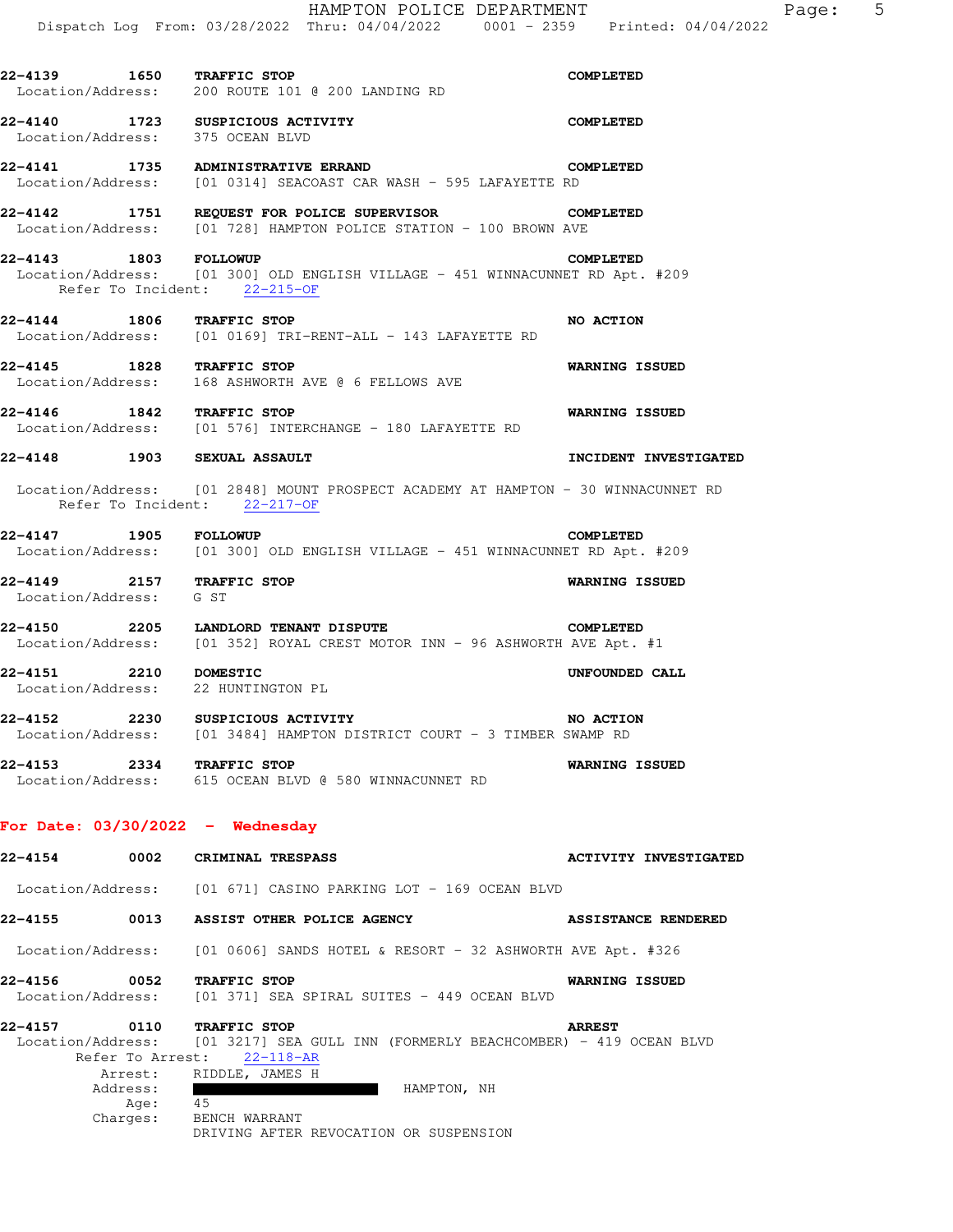|                              | HAMPTON POLICE DEPARTMENT<br>Dispatch Log From: 03/28/2022 Thru: 04/04/2022 0001 - 2359 Printed: 04/04/2022    | - 6<br>Page:                 |  |
|------------------------------|----------------------------------------------------------------------------------------------------------------|------------------------------|--|
|                              | FALSE INSPECTION OR REGISTRATION STICKER                                                                       |                              |  |
|                              | 22-4158 0124 DISORDERLY CONDUCT                                                                                | <b>ACTIVITY INVESTIGATED</b> |  |
|                              | Location/Address: [01 377] MAGNUSON INN OF HAMPTON - 869 LAFAYETTE RD Apt. #202                                |                              |  |
|                              | 22-4159 0148 PROPERTY CHECK<br>Location/Address: [01 452] SKATEBOARD PARK - HARDART'S WAY                      | <b>COMPLETED</b>             |  |
|                              | 22-4160 0213 PROPERTY CHECK<br>Location/Address: [01 432] BICENTENNIAL PARK - 944 OCEAN BLVD                   | <b>COMPLETED</b>             |  |
|                              | 22-4161 0242 PROPERTY CHECK<br>Location/Address: [01 2688] SEACOAST UNITED SPORTS COMPLEX - 311 WINNACUNNET RD | <b>COMPLETED</b>             |  |
| 22-4162 0322                 | SUSPICIOUS ACTIVITY                                                                                            | <b>ACTIVITY INVESTIGATED</b> |  |
| Location/Address:            | [01 660] SPEEDWAY GAS - 639 LAFAYETTE RD                                                                       |                              |  |
| 22-4163                      | 0347 TRAFFIC STOP<br>Location/Address: [01 2532] LONGVIEW PLACE - 178 DRAKESIDE RD                             | <b>COMPLETED</b>             |  |
|                              | 22-4164 0501 SUSPICIOUS ACTIVITY                                                                               | <b>ACTIVITY INVESTIGATED</b> |  |
|                              | Location/Address: [01 332] HAMPTON HOUSE HOTEL - 333 OCEAN BLVD                                                |                              |  |
|                              | 22-4165 0751 CRIMINAL TRESPASS                                                                                 | INCIDENT INVESTIGATED        |  |
|                              | Location/Address: [01 723] DUNKIN DONUTS - 369 LAFAYETTE RD<br>Refer To Incident: 22-218-OF                    |                              |  |
| 22-4166                      | 0804 FIRE DEPARTMENT ASSIST<br>Location/Address: 18 MILL - 20 MILL RD                                          | NO ACTION                    |  |
|                              | 22-4167 0809 PARKING VIOLATIONS                                                                                | <b>ACTIVITY INVESTIGATED</b> |  |
|                              | Location/Address: 1 BUTTERNUT HOLLOW @ 144 KINGS HWY                                                           |                              |  |
|                              | 22-4168 0813 TRAFFIC MONITORING<br>Location/Address: [01 9993] CENTRE SCHOOL - 53 WINNACUNNET RD               | <b>COMPLETED</b>             |  |
| 22-4169                      | 0815 MOTORIST ASSISTANCE                                                                                       | <b>ASSISTANCE RENDERED</b>   |  |
|                              | Location/Address: [01 576] INTERCHANGE - 180 LAFAYETTE RD                                                      |                              |  |
|                              | 22-4170 0904 FIRE DEPARTMENT ASSIST                                                                            | <b>ASSISTANCE RENDERED</b>   |  |
|                              | Location/Address: [01 3472] BOYLE RESIDENCE - 11 PERKINS AVE Apt. #5                                           |                              |  |
| 22-4171                      | 1024 FIRE DEPARTMENT ASSIST                                                                                    | <b>ASSISTANCE RENDERED</b>   |  |
|                              | Location/Address: [01 L0000056] BEACHSIDE INN CONDO ASSOCIATION - 550 WINNACUNNET RD                           |                              |  |
| 22-4172 1056 FOLLOWUP        | Location/Address: 144 KINGS HWY                                                                                | <b>COMPLETED</b>             |  |
| 22-4173                      | 1137 ASSIST OTHER POLICE AGENCY<br>Location/Address: [01 950] CREAVY CREST - 16 J ST                           | <b>COMPLETED</b>             |  |
|                              | 22-4174 1151 FIRE DEPARTMENT ASSIST                                                                            | <b>ASSISTANCE RENDERED</b>   |  |
|                              | Location/Address: [01 1681] WEBBER PROPERTY - 872 LAFAYETTE RD                                                 |                              |  |
| <b>22-4175 1203 FOLLOWUP</b> |                                                                                                                | <b>ACTIVITY INVESTIGATED</b> |  |
|                              | Location/Address: [01 950] CREAVY CREST - 16 J ST<br>Refer To Field Int: 22-58-FI                              |                              |  |
| 22-4176                      | 1231 TRAFFIC STOP<br>Location/Address: ON THE MARSH - LAFAYETTE RD                                             | NO ACTION                    |  |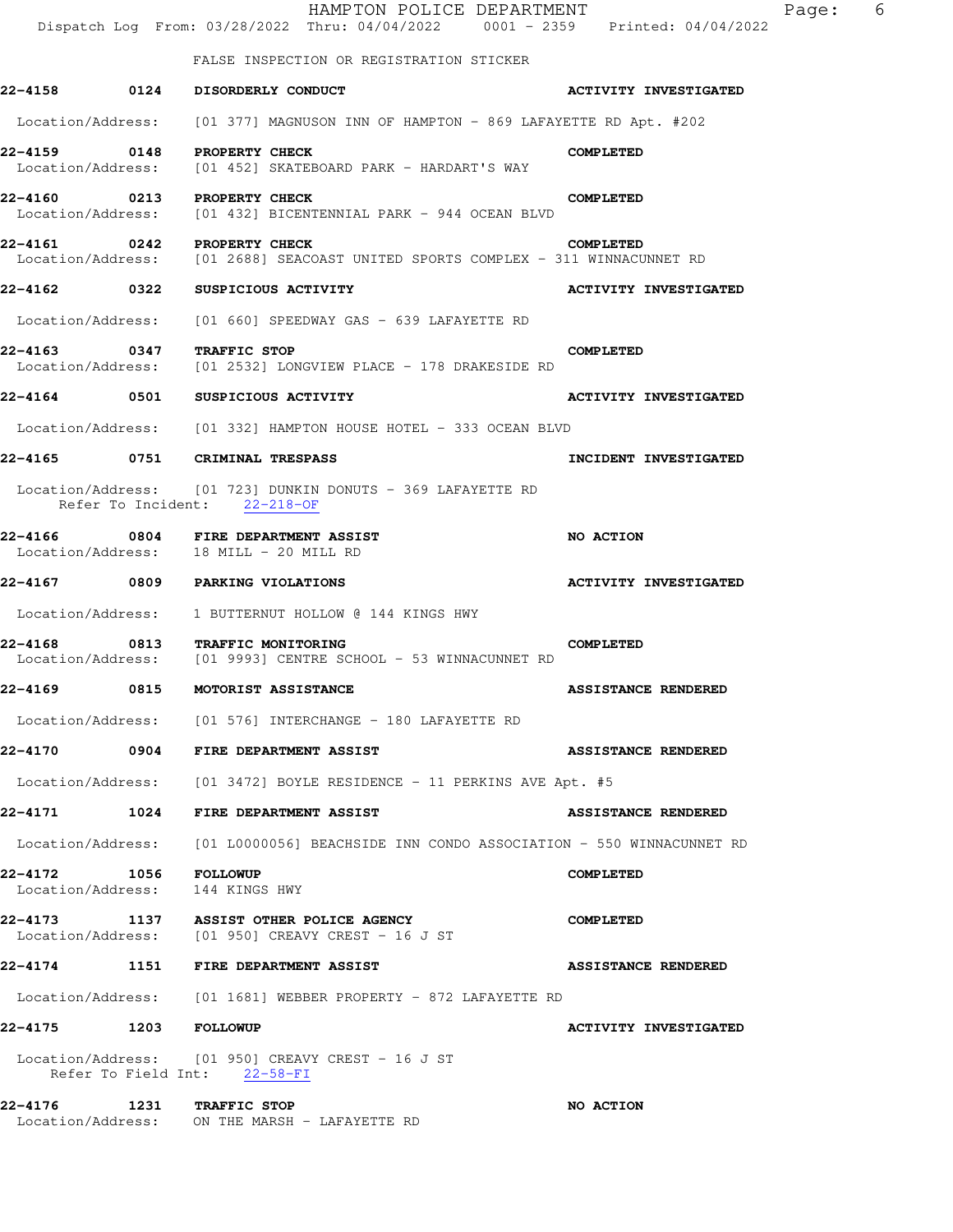|                                                                 | HAMPTON POLICE DEPARTMENT<br>Dispatch Log From: 03/28/2022 Thru: 04/04/2022 0001 - 2359 Printed: 04/04/2022 | 7<br>Page:                 |
|-----------------------------------------------------------------|-------------------------------------------------------------------------------------------------------------|----------------------------|
| 22-4177 1415 TRAFFIC STOP                                       | Location/Address: 245 LAFAYETTE RD @ 1 PARK AVE                                                             | SUMMONS ISSUED             |
| 22-4178 1539 TRAFFIC STOP                                       | Location/Address: 2 OCEAN BLVD @ 8 STATE PARK RD                                                            | <b>WARNING ISSUED</b>      |
|                                                                 | 22-4179 1558 ADMINISTRATIVE ERRAND<br>Location/Address: [01 728] HAMPTON POLICE STATION - 100 BROWN AVE     | <b>COMPLETED</b>           |
| 22-4180 1602 TRAFFIC STOP                                       | $Location/Address:$ [01 456] UNDERWOOD BRIDGE - 1 OCEAN BLVD                                                | <b>WARNING ISSUED</b>      |
| <b>22-4181 1624 ACCIDENT</b><br>Location/Address: 20 CUTLER AVE | Refer To Field Int: 22-59-FI                                                                                | <b>FIELD INTERVIEW</b>     |
|                                                                 | 22-4182 1705 FIRE DEPARTMENT ASSIST                                                                         | <b>ASSISTANCE RENDERED</b> |
|                                                                 | Location/Address: [01 2922] CORNERSTONE AT HAMPTON HEALTH FACILITY - 298 EXETER RD                          |                            |
|                                                                 | 22-4183 1706 ADMINISTRATIVE ERRAND<br>Location/Address: [01 9998] HAMPTON TOWN OFFICE - 100 WINNACUNNET RD  | <b>COMPLETED</b>           |
| 22-4184 1712 TRAFFIC STOP                                       | Location/Address: 102 EXETER RD @ 2 TOWLE FARM RD                                                           | <b>WARNING ISSUED</b>      |
| 22-4185 1713 TRAFFIC STOP                                       | Location/Address: 34 OCEAN BLVD @ 2 ATLANTIC AVE                                                            | <b>WARNING ISSUED</b>      |
|                                                                 | 22-4186 1735 ADMINISTRATIVE ERRAND<br>Location/Address: [01 0314] SEACOAST CAR WASH - 595 LAFAYETTE RD      | <b>COMPLETED</b>           |
| 22-4187 1822<br>Location/Address:                               | <b>FOLLOWUP</b><br>$[01 1438]$ NORTH BEACH BAR AND GRILL - 931 OCEAN BLVD                                   | <b>COMPLETED</b>           |
| 22-4188 1828 FOLLOWUP                                           | Location/Address: [01 1386] SEVENTY SIX NORTH SHORE RD LLC - 76 NORTH SHORE RD                              | <b>COMPLETED</b>           |
| 22-4189 1850 TRAFFIC STOP                                       | $Location/Address:$ [01 2780] GOAT (THE) - 20 L ST                                                          | <b>COMPLETED</b>           |
| 22-4190 1909 TRAFFIC STOP<br>Location/Address:                  | 137 OCEAN BLVD @ 5 F ST                                                                                     | <b>WARNING ISSUED</b>      |
| 22-4191 2002 TRAFFIC STOP                                       | Location/Address: 819 OCEAN BLVD @ 1 10TH ST                                                                | <b>WARNING ISSUED</b>      |
|                                                                 | 22-4192 2009 FIRE DEPARTMENT ASSIST                                                                         | <b>ASSISTANCE RENDERED</b> |
|                                                                 | Location/Address: $[01 \t1215]$ KENISON APARTMENTS - 9 0 ST Apt. #1                                         |                            |
| 22-4193 2018 TRAFFIC STOP                                       | Location/Address: 89 ASHWORTH AVE @ 20 G ST                                                                 | <b>WARNING ISSUED</b>      |
| <b>22-4194</b> 2032 FOLLOWUP                                    | Location/Address: [01 728] HAMPTON POLICE STATION - 100 BROWN AVE                                           | <b>COMPLETED</b>           |
| 22-4195 2130 TRAFFIC STOP                                       |                                                                                                             | INCIDENT INVESTIGATED      |
|                                                                 | Location/Address: 897 OCEAN BLVD @ 7 18TH ST<br>Refer To Incident: 22-219-OF                                |                            |
|                                                                 | 22-4196 2202 FIRE DEPARTMENT ASSIST                                                                         | <b>ASSISTANCE RENDERED</b> |
|                                                                 | Location/Address: [01 418] HAMPTON TOWNE ESTATES - 37 TOWLE FARM RD Apt. #21                                |                            |
|                                                                 | 22-4197 2330 FIRE DEPARTMENT ASSIST                                                                         | <b>ASSISTANCE RENDERED</b> |
|                                                                 | Location/Address: [01 2263] BRINDAMOUR RESIDENCE - 159 WOODLAND RD                                          |                            |
| 22-4198 2352                                                    | TRAFFIC STOP                                                                                                | <b>COMPLETED</b>           |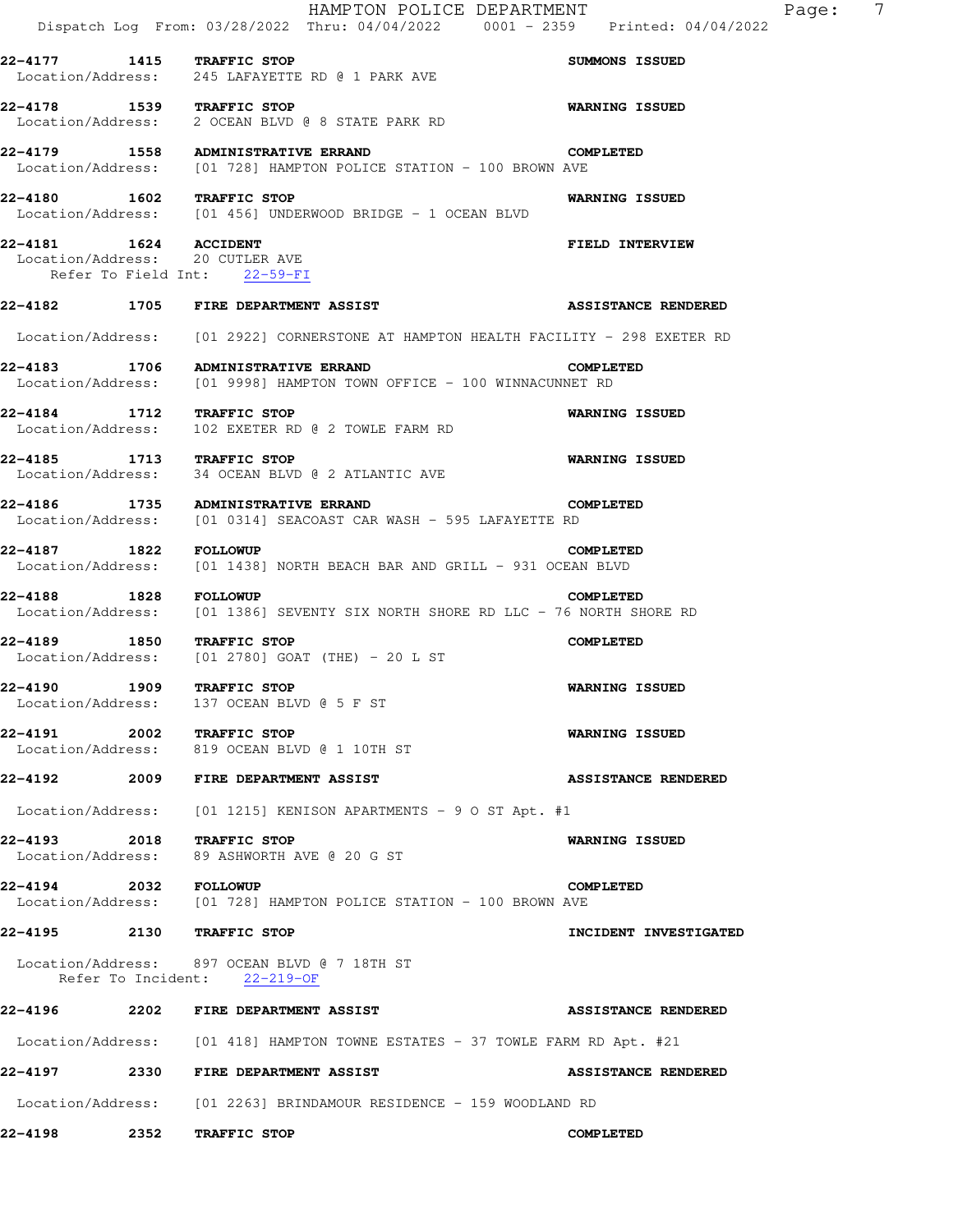Location/Address: 359 OCEAN BLVD @ 3 CHURCH ST

## **For Date: 03/31/2022 - Thursday**

| 22-4199 0101 PROPERTY CHECK  | Location/Address: [01 620] STATE - PARK AND RIDE PARKING LOT - 40 TIMBER SWAMP RD         | <b>COMPLETED</b>           |
|------------------------------|-------------------------------------------------------------------------------------------|----------------------------|
|                              | 22-4200 0106 FIRE DEPARTMENT ASSIST                                                       | <b>ASSISTANCE RENDERED</b> |
|                              | Location/Address: [01 1674] 14 M ST Apt. #3                                               |                            |
| 22-4201 0107                 | TRAFFIC STOP<br>Location/Address: 203 OCEAN BLVD @ 6 C ST                                 | <b>WARNING ISSUED</b>      |
| 22-4202 0121 PROPERTY CHECK  | Location/Address: [01 0005] BANK OF AMERICA - 264 LAFAYETTE RD                            | COMPLETED                  |
| 22-4203 0128 PROPERTY CHECK  | Location/Address: [01 9998] HAMPTON TOWN OFFICE - 100 WINNACUNNET RD                      | <b>COMPLETED</b>           |
| 22-4204 0132 TRAFFIC STOP    | Location/Address: 839 OCEAN BLVD @ 1 12TH ST                                              | <b>WARNING ISSUED</b>      |
| 22-4205 0156 PROPERTY CHECK  | Location/Address: [01 2855] SMUTTYNOSE RESTAURANT - 105 TOWLE FARM RD                     | <b>COMPLETED</b>           |
| 22-4206 0235 PROPERTY CHECK  | Location/Address: [01 452] SKATEBOARD PARK - HARDART'S WAY                                | <b>COMPLETED</b>           |
|                              | 22-4207 0452 ASSIST OTHER POLICE AGENCY                                                   | <b>ASSISTANCE RENDERED</b> |
|                              | Location/Address: [01 651] NORTH HAMPTON TOWN LINE - LAFAYETTE RD - 897 LAFAYETTE RD      |                            |
|                              | 22-4208 0512 TRAFFIC STOP<br>Location/Address: [01 2515] MOBIL ALLTOWN - 280 LAFAYETTE RD | <b>WARNING ISSUED</b>      |
| 22-4209 0729                 | <b>ALARM</b><br>Location/Address: [01 136] UNITIL - 6 LIBERTY LN Apt. #WEST               | <b>UNFOUNDED ALARM</b>     |
| 22-4210 0758 TRAFFIC STOP    | Location/Address: 237 EXETER RD @ 38 FALCONE CIR                                          | <b>SUMMONS ISSUED</b>      |
| 22-4211 0805 TRAFFIC CONTROL | Location/Address: [01 9993] CENTRE SCHOOL - 53 WINNACUNNET RD                             | <b>COMPLETED</b>           |
| 22-4212 0810 TRAFFIC CONTROL | Location/Address: [01 9992] MARSTON SCHOOL - 4 MARSTON WAY                                | AREA MONITORED             |
| 22-4213 0850 TRAFFIC STOP    | Location/Address: 237 EXETER RD @ 38 FALCONE CIR                                          | SUMMONS ISSUED             |
| 22-4214 1006 TRAFFIC STOP    | Location/Address: 200 ROUTE 101 @ 200 LANDING RD                                          | <b>WARNING ISSUED</b>      |
| 22-4215 1045 TRAFFIC STOP    | Location/Address: [01 357] STATE PARKING - REVERSE 4 - 377 OCEAN BLVD                     | <b>WARNING ISSUED</b>      |
|                              | 22-4216 1048 TRAFFIC STOP<br>Location/Address: 245 LAFAYETTE RD @ 1 PARK AVE              | <b>WARNING ISSUED</b>      |
|                              | 22-4217 1110 TRAFFIC STOP<br>Location/Address: [01 718] THE SPORTS BARN - 95 DRAKESIDE RD | <b>WARNING ISSUED</b>      |
| 22-4218 1118 TRAFFIC STOP    | Location/Address: 245 LAFAYETTE RD @ 1 PARK AVE                                           | SUMMONS ISSUED             |
| 22-4219 1127 TRAFFIC STOP    | Location/Address: 124 ASHWORTH AVE @ 2 AUBURN AVE                                         | WARNING ISSUED             |
| 22-4220 1145 TRAFFIC STOP    |                                                                                           | SUMMONS ISSUED             |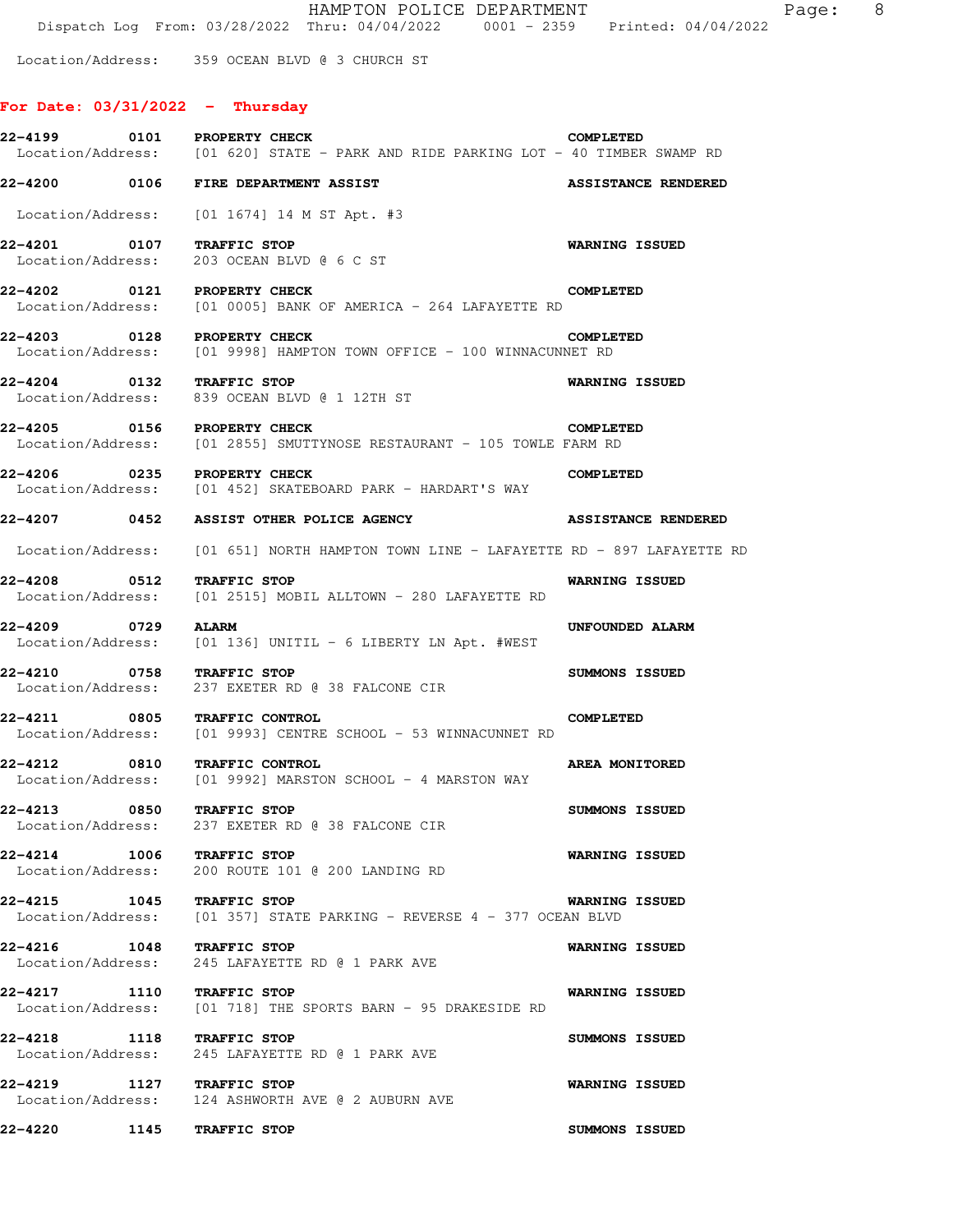|                                                             |         | HAMPTON POLICE DEPARTMENT<br>Dispatch Log From: 03/28/2022 Thru: 04/04/2022 0001 - 2359 Printed: 04/04/2022                                                                                                                                                 |                            |
|-------------------------------------------------------------|---------|-------------------------------------------------------------------------------------------------------------------------------------------------------------------------------------------------------------------------------------------------------------|----------------------------|
|                                                             |         | Location/Address: 500 ROUTE 101 @ 30 TOWLE FARM RD                                                                                                                                                                                                          |                            |
| 22-4221 1220 TRAFFIC STOP<br>Location/Address: DRAKESIDE RD |         |                                                                                                                                                                                                                                                             | <b>WARNING ISSUED</b>      |
|                                                             |         |                                                                                                                                                                                                                                                             |                            |
|                                                             |         | 22-4222 1339 SUSPICIOUS ACTIVITY<br>Location/Address: 218 MILL RD                                                                                                                                                                                           | UNABLE TO LOCATE           |
|                                                             |         | 22-4223 1358 TRAFFIC STOP<br>Location/Address: 1 LAFAYETTE RD                                                                                                                                                                                               | SUMMONS ISSUED             |
| 22-4224 1416 TRAFFIC STOP<br>Location/Address: 9 CHURCH ST  |         |                                                                                                                                                                                                                                                             | <b>WARNING ISSUED</b>      |
| 22-4225 1417 TRAFFIC STOP                                   |         | Location/Address: 349 LAFAYETTE RD @ 30 WINNACUNNET RD                                                                                                                                                                                                      | SUMMONS ISSUED             |
|                                                             |         | 22-4226 1431 FIRE DEPARTMENT ASSIST                                                                                                                                                                                                                         | <b>ASSISTANCE RENDERED</b> |
|                                                             |         | Location/Address: [01 1248] VILLAGE AT HAMPTON CENTER - 373 LAFAYETTE RD                                                                                                                                                                                    |                            |
|                                                             |         | 22-4227 1505 MOTORIST ASSISTANCE                                                                                                                                                                                                                            | <b>ASSISTANCE RENDERED</b> |
|                                                             |         | Location/Address: ROUTE 101 @ TIDE MILL RD                                                                                                                                                                                                                  |                            |
|                                                             |         | 22-4228 1605 ADMINISTRATIVE ERRAND<br>Location/Address: [01 9998] HAMPTON TOWN OFFICE - 100 WINNACUNNET RD                                                                                                                                                  | <b>COMPLETED</b>           |
| 22-4229 1612 TRAFFIC STOP                                   |         | Location/Address: 234 LAFAYETTE RD @ 20 DRAKESIDE RD                                                                                                                                                                                                        | <b>SUMMONS ISSUED</b>      |
|                                                             | Age: 50 | 22-4230 1709 WARRANT SERVICE<br>Location/Address: [01 728] HAMPTON POLICE STATION - 100 BROWN AVE<br>Refer To Arrest: 22-119-AR<br>Arrest: CLOUTIER, CRAIG<br>Address: S HAMPTON, NH<br>Charges: CONDUCT AFTER AN ACCIDENT<br>CRIMINAL MISCHIEF (VANDALISM) | <b>ARREST</b>              |
|                                                             |         | 22-4231 1850 CRIMINAL THREATENING                                                                                                                                                                                                                           | <b>ASSISTANCE RENDERED</b> |
|                                                             |         | $Location/Address:$ [01 343] MARI ANNE MOTEL - 2 OCEAN BLVD                                                                                                                                                                                                 |                            |
|                                                             |         | 22-4232 1906 TRAFFIC MONITORING<br>Location/Address: 747 OCEAN BLVD @ 5 3RD ST                                                                                                                                                                              | <b>COMPLETED</b>           |
| 22-4233 1951 TRAFFIC STOP                                   |         | Location/Address: 389 EXETER RD @ 1 JANE APPLETON WAY                                                                                                                                                                                                       | <b>COMPLETED</b>           |
|                                                             |         |                                                                                                                                                                                                                                                             |                            |
|                                                             |         | 22-4234 2012 FIRE DEPARTMENT ASSIST                                                                                                                                                                                                                         | <b>ASSISTANCE RENDERED</b> |
|                                                             |         | Location/Address: [01 203] HAMPTON ARMS APARTMENTS - 698 LAFAYETTE RD Apt. #112                                                                                                                                                                             |                            |
|                                                             |         | 22-4235 2047 ASSIST OTHER POLICE AGENCY                                                                                                                                                                                                                     | <b>ASSISTANCE RENDERED</b> |
|                                                             |         | Location/Address: [01 456] UNDERWOOD BRIDGE - 1 OCEAN BLVD                                                                                                                                                                                                  |                            |
|                                                             |         | 22-4236 2148 CRIMINAL MISCHIEF                                                                                                                                                                                                                              | <b>ASSISTANCE RENDERED</b> |
|                                                             |         | Location/Address: [01 3472] BOYLE RESIDENCE - 11 PERKINS AVE Apt. #5                                                                                                                                                                                        |                            |

**22-4238 0039 PROPERTY CHECK COMPLETED**  Location/Address: [01 620] STATE - PARK AND RIDE PARKING LOT - 40 TIMBER SWAMP RD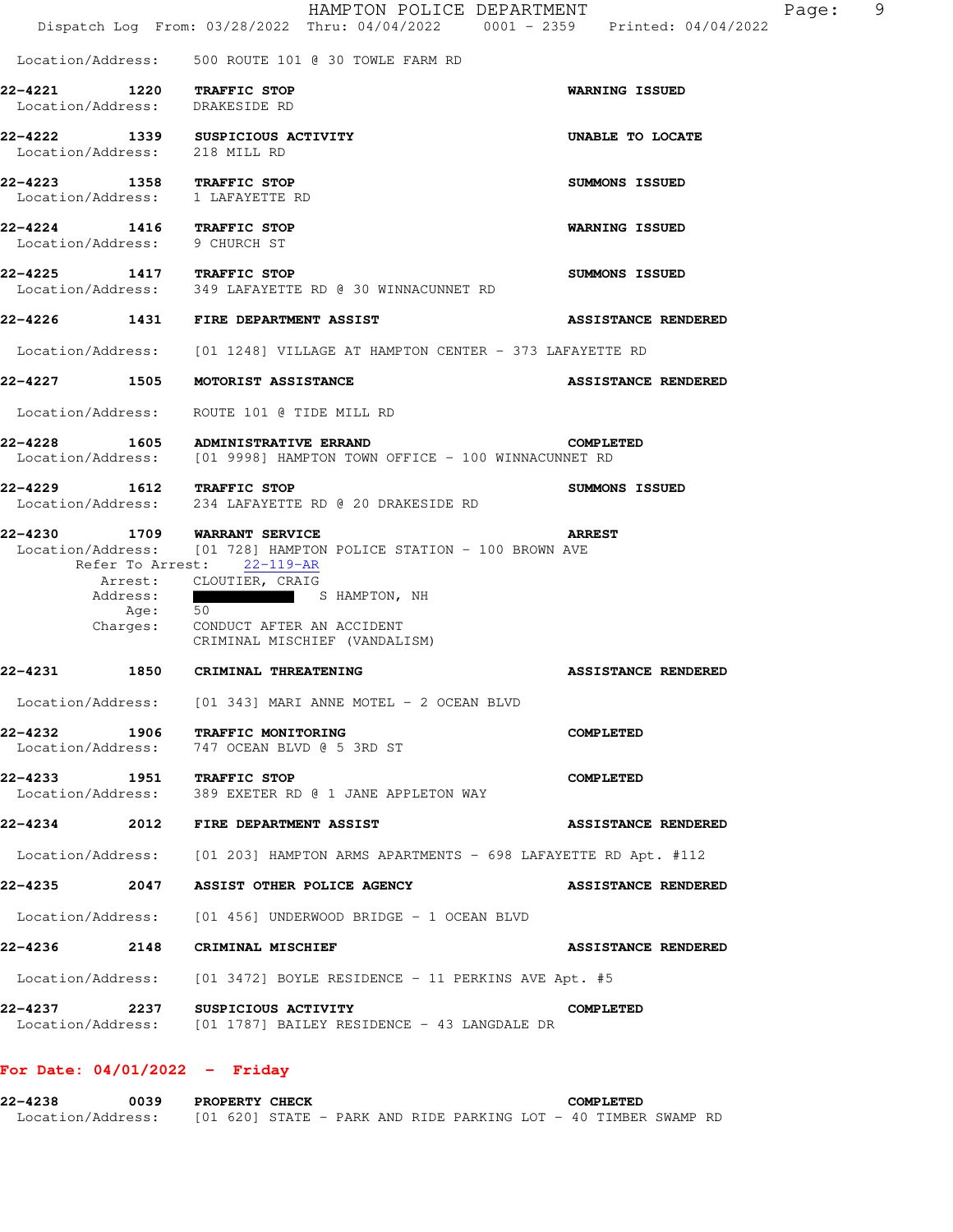| 22-4239 0049 TRAFFIC STOP                                 |                  |                                                                                                                                       |                              |
|-----------------------------------------------------------|------------------|---------------------------------------------------------------------------------------------------------------------------------------|------------------------------|
|                                                           |                  | Location/Address: [01 456] UNDERWOOD BRIDGE - 1 OCEAN BLVD                                                                            | <b>WARNING ISSUED</b>        |
| 22-4241                                                   |                  | 0109 SUSPICIOUS ACTIVITY                                                                                                              | <b>ACTIVITY INVESTIGATED</b> |
|                                                           |                  | Location/Address: CENTER PARKING - 333 OCEAN BLVD                                                                                     |                              |
| 22-4242<br>Address:                                       | Refer To $P/C$ : | 0155 DISORDERLY CONDUCT<br>Location/Address: 11 PERKINS AVE Apt. #5<br>$22 - 120 - AR$<br>P/C: MILLER-AHADOV, AMANDA T<br>HAMPTON, NH | <b>ARREST</b>                |
|                                                           | Age: 38          | Charges: LOITERING AND DISORDERLY CONDUCT- TOWN ORDINANCE<br>PROTECTIVE CUSTODY OF INTOXICATED PERSON                                 |                              |
| 22-4244 0327 PROPERTY CHECK                               |                  | Location/Address: [01 9989] WINNACUNNET HIGH SCHOOL - 1 ALUMNI DR                                                                     | <b>COMPLETED</b>             |
|                                                           |                  | 22-4245 0715 TRAFFIC MONITORING<br>Location/Address: 87 PARK AVE @ 235 WINNACUNNET RD                                                 | AREA MONITORED               |
|                                                           |                  | 22-4246 0807 TRAFFIC MONITORING<br>Location/Address: [01 9993] CENTRE SCHOOL - 53 WINNACUNNET RD                                      | AREA MONITORED               |
| 22-4247                                                   |                  | 0808 TRAFFIC MONITORING<br>Location/Address: [01 9992] MARSTON SCHOOL - 4 MARSTON WAY                                                 | AREA MONITORED               |
| 22-4248 0832 TRAFFIC STOP<br>Location/Address: 47 MILL RD |                  |                                                                                                                                       | <b>WARNING ISSUED</b>        |
| 22-4249                                                   |                  | 0834 WARRANT SERVICE<br>Location/Address: [01 728] HAMPTON POLICE STATION - 100 BROWN AVE<br>Refer To Arrest: 22-121-AR               | <b>ARREST</b>                |
| 22-4250 0845 FOLLOWUP                                     |                  | Location/Address: [01 728] HAMPTON POLICE STATION - 100 BROWN AVE                                                                     | <b>COMPLETED</b>             |
| Location/Address: 143 LAFAYETTE RD                        |                  | 22-4251 0915 RECKLESS OPERATION                                                                                                       | AREA MONITORED               |
|                                                           |                  | 22-4252 1031 PUBLIC ASSIST-WELFARE CHECK                                                                                              | <b>ACTIVITY INVESTIGATED</b> |
|                                                           |                  | Location/Address: 24 BITTERSWEET LN                                                                                                   |                              |
|                                                           |                  | 22-4253 1045 FIRE DEPARTMENT ASSIST                                                                                                   | <b>ASSISTANCE RENDERED</b>   |
|                                                           |                  | Location/Address: [01 300] OLD ENGLISH VILLAGE - 451 WINNACUNNET RD Apt. #205                                                         |                              |
|                                                           |                  | <b>22-4254 1053 ABANDONDED 911 CALL</b>                                                                                               | <b>ACTIVITY INVESTIGATED</b> |
|                                                           |                  | Location/Address: [01 2445] AQUARION WATER - 7 SCOTT RD                                                                               |                              |
| 22-4255 1105 NOTIFICATIONS                                |                  | Location/Address: [01 728] HAMPTON POLICE STATION - 100 BROWN AVE                                                                     | <b>COMPLETED</b>             |
| 22-4256                                                   |                  | 1122 ADMINISTRATIVE ERRAND<br>Location/Address: [01 9998] HAMPTON TOWN OFFICE - 100 WINNACUNNET RD                                    | <b>COMPLETED</b>             |
|                                                           |                  | 22-4257 1131 TRAFFIC MONITORING<br>Location/Address: [01 9992] MARSTON SCHOOL - 4 MARSTON WAY                                         | AREA MONITORED               |
| 22-4258<br>1213 ALARM                                     |                  | Location/Address: [01 723] DUNKIN DONUTS - 369 LAFAYETTE RD                                                                           | UNFOUNDED ALARM              |
| <b>22-4259 1227 ACCIDENT</b>                              |                  |                                                                                                                                       | <b>ACCIDENT INVESTIGATED</b> |
|                                                           |                  | Location/Address: [01 3194] BRITT'S PIZZERIA & PUB - 888 LAFAYETTE RD<br>Refer To Accident: 22-75-AC                                  |                              |

**22-4260 1246 ADMINISTRATIVE ERRAND COMPLETED**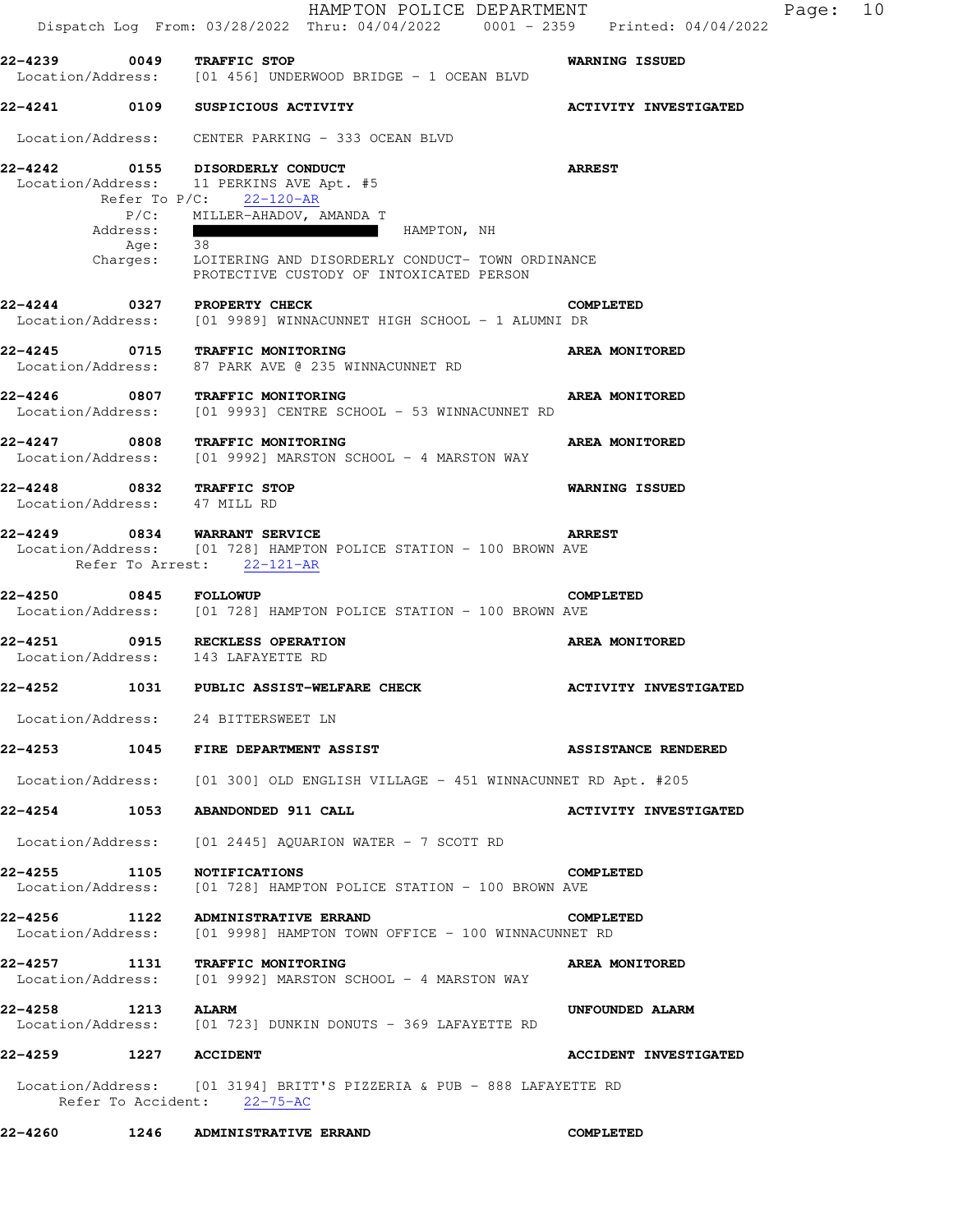|         | HAMPTON POLICE DEPARTMENT<br>Dispatch Log From: 03/28/2022 Thru: 04/04/2022 0001 - 2359 Printed: 04/04/2022              | Page: 11                     |  |
|---------|--------------------------------------------------------------------------------------------------------------------------|------------------------------|--|
|         | Location/Address: [01 3666] HAMPTON POLICE RANGE - 11 HARDART'S WAY                                                      |                              |  |
| 22-4261 | 1312 FIRE DEPARTMENT ASSIST                                                                                              | <b>ASSISTANCE RENDERED</b>   |  |
|         | Location/Address: [01 2922] CORNERSTONE AT HAMPTON HEALTH FACILITY - 298 EXETER RD                                       |                              |  |
| 22-4262 | 1421 LOST PROPERTY                                                                                                       | <b>ASSISTANCE RENDERED</b>   |  |
|         | Location/Address: [01 728] HAMPTON POLICE STATION - 100 BROWN AVE                                                        |                              |  |
|         | 22-4263 1522 HAWKERS & PEDDLERS                                                                                          | <b>ACTIVITY INVESTIGATED</b> |  |
|         | Location/Address: [01 0640] BOARDWALK INN & CAFE - 139 OCEAN BLVD                                                        |                              |  |
| 22-4264 | 1537 LEGAL PAPER SERVICE<br>Location/Address: [01 1880] KIMBALL RESIDENCE - 36 TOWLE AVE                                 | NO ACTION                    |  |
|         | 22-4265 1537 LEGAL PAPER SERVICE<br>Location/Address: 4 16TH ST                                                          | <b>NOT SERVED</b>            |  |
| 22-4266 | 1540 LEGAL PAPER SERVICE<br>Location/Address: 11 BELMONT CIR Apt. #CI                                                    | NO ACTION                    |  |
|         | 22-4267 1540 LEGAL PAPER SERVICE<br>Location/Address: 87 BROWN AVE Apt. #4<br>Refer To Field Int: 22-60-FI               | <b>SERVED</b>                |  |
|         | 22-4268 1550 FIRE DEPARTMENT ASSIST<br>Location/Address: 90 KINGS HWY                                                    | <b>COMPLETED</b>             |  |
|         | 22-4269 1610 SUICIDE THREAT                                                                                              | INCIDENT INVESTIGATED        |  |
|         | Location/Address: 8 PURINGTON LN<br>Refer To Incident: 22-220-OF                                                         |                              |  |
|         | 22-4270 1644 FIRE DEPARTMENT ASSIST<br>Location/Address: [01 0026] 2 HEMLOCK HAVEN Apt. #2W                              | <b>COMPLETED</b>             |  |
| 22-4271 | 1646 TRAFFIC STOP<br>Location/Address: 52 HIGHLAND AVE @ 20 BROWN AVE                                                    | <b>WARNING ISSUED</b>        |  |
| 22-4272 | 1703 REQUEST FOR POLICE OFFICER<br>Location/Address: [01 728] HAMPTON POLICE STATION - 100 BROWN AVE                     | <b>COMPLETED</b>             |  |
|         | 22-4273 1741 MOTORIST ASSISTANCE<br>Location/Address: [01 576] INTERCHANGE - 180 LAFAYETTE RD                            | <b>COMPLETED</b>             |  |
|         | 22-4274 1747 MOTORIST ASSISTANCE<br>Location/Address: $[01\;515]\;$ EXIT 13 - EXETER RD - MILE 131.8 - 600 ROUTE 101     | COMPLETED                    |  |
|         | 22-4275 1808 TRAFFIC STOP<br>Location/Address: 34 OCEAN BLVD @ 2 ATLANTIC AVE                                            | <b>COMPLETED</b>             |  |
|         | 22-4276 1811 FIRE DEPARTMENT ASSIST<br>Location/Address: [01 2848] MOUNT PROSPECT ACADEMY AT HAMPTON - 30 WINNACUNNET RD | <b>COMPLETED</b>             |  |
|         | 22-4277 1825 ABANDONDED 911 CALL<br>Location/Address: MOMOYO RAMEN - 23 OCEAN BLVD                                       | <b>COMPLETED</b>             |  |
|         | 22-4278 1844 MOTORIST ASSISTANCE                                                                                         | <b>ASSISTANCE RENDERED</b>   |  |
|         | Location/Address: [01 L0000025] AMERICANA APARTMENTS - 61 OCEAN BLVD                                                     |                              |  |
|         | 22-4279 1850 RECKLESS OPERATION<br>Location/Address: 857 OCEAN BLVD @ 2 15TH ST                                          | UNFOUNDED CALL               |  |
|         | 22-4280 1856 TRAFFIC MONITORING<br>Location/Address: 857 OCEAN BLVD @ 2 15TH ST                                          | <b>COMPLETED</b>             |  |
|         | 22-4281 1907 TRAFFIC STOP<br>Location/Address: 847 OCEAN BLVD @ 1 13TH ST                                                | <b>WARNING ISSUED</b>        |  |
|         |                                                                                                                          |                              |  |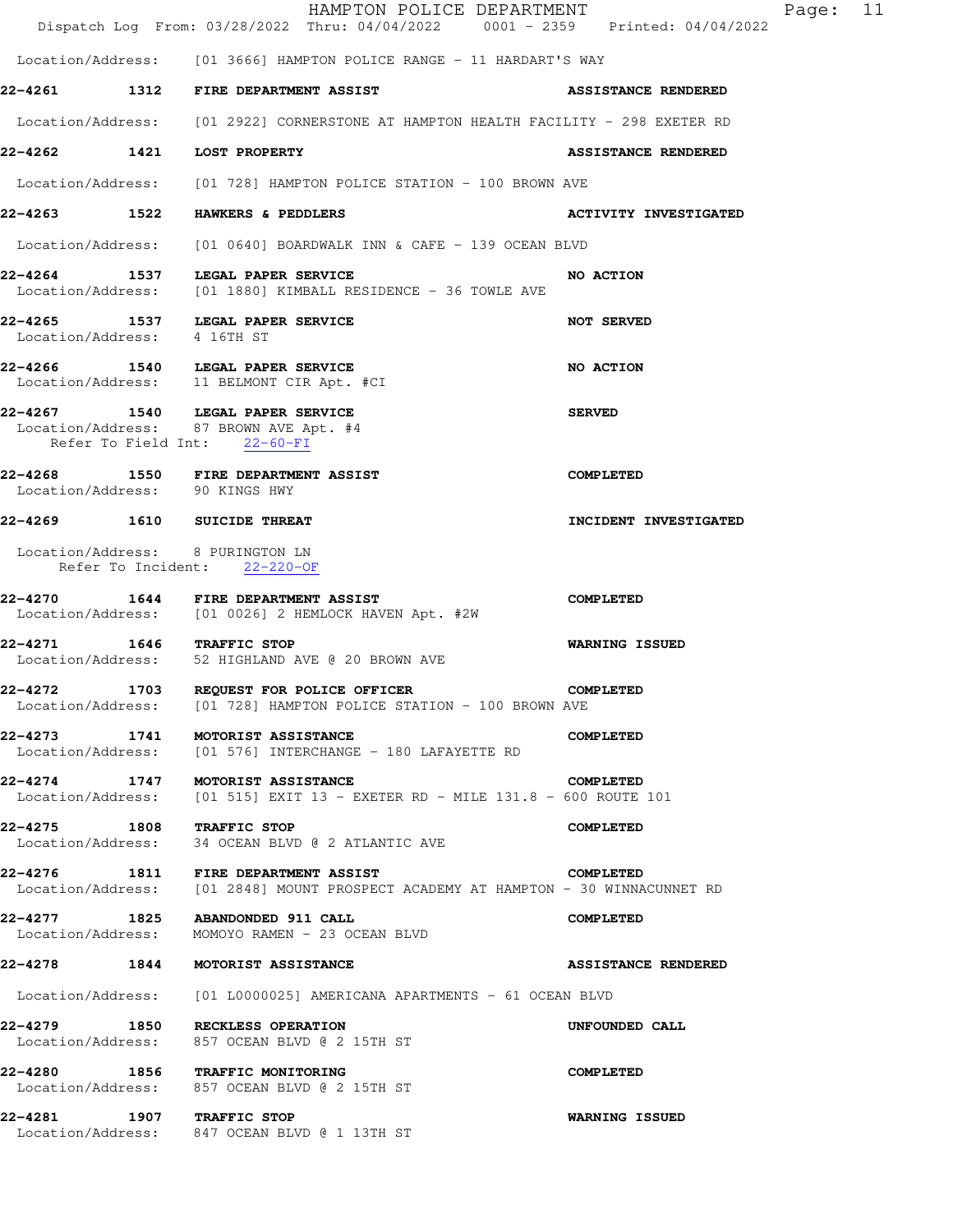| Location/Address: 8 ASHBROOK DR |         | 22-4282 1913 PUBLIC ASSIST-WELFARE CHECK                                                                                     | <b>COMPLETED</b>      |
|---------------------------------|---------|------------------------------------------------------------------------------------------------------------------------------|-----------------------|
|                                 |         | 22-4283 1932 RECKLESS OPERATION<br>Location/Address: 857 OCEAN BLVD @ 2 15TH ST                                              | <b>COMPLETED</b>      |
| 22-4284 1937 DOMESTIC           |         |                                                                                                                              | INCIDENT INVESTIGATED |
|                                 |         | Location/Address: [01 3345] HOLMAN RESIDENCE - 22 HEMLOCK HAVEN<br>Refer To Incident: 22-221-OF                              |                       |
|                                 |         | 22-4285 1939 CRIMINAL TRESPASS COM<br>Location/Address: [01 0659] MICHAEL AND PAMELA KILEY - 4 LEARY LN                      | <b>COMPLETED</b>      |
| Location/Address: F ST          |         | 22-4286 2029 HAWKERS & PEDDLERS                                                                                              | <b>COMPLETED</b>      |
| 22-4287 2109 TRAFFIC STOP       |         | Location/Address: 359 OCEAN BLVD @ 3 CHURCH ST                                                                               | <b>WARNING ISSUED</b> |
| 22-4288 2217 TRAFFIC STOP       |         | Location/Address: 65 CHURCH ST @ 4 BROWN AVE                                                                                 | <b>WARNING ISSUED</b> |
|                                 |         | 22-4289 2323 DISORDERLY CONDUCT<br>Location/Address: [01 2780] GOAT (THE) - 20 L ST                                          | <b>COMPLETED</b>      |
|                                 |         | 22-4290 2328 DISORDERLY CONDUCT<br>Location/Address: [01 677] CASINO BALLROOM - 169 OCEAN BLVD<br>Refer To Arrest: 22-122-AR | <b>ARREST</b>         |
|                                 | Age:    | Arrest: SCOTT, MARY<br>Address:<br>GARDNER, MA<br>42                                                                         |                       |
|                                 |         | Charges: SIMPLE ASSAULT<br>DISORDERLY CONDUCT<br>SIMPLE ASSAULT                                                              |                       |
|                                 |         | Refer To Arrest: 22-123-AR                                                                                                   |                       |
|                                 |         | Arrest: MACCARONE, DENNIS A                                                                                                  |                       |
| Address:                        |         | WESTMINSTER, MA                                                                                                              |                       |
|                                 |         | Age: 32<br>Charges: DISORDERLY CONDUCT<br>RESISTING ARREST<br>SIMPLE ASSAULT                                                 |                       |
| 22-4291                         |         | <b>2337 SEXUAL ASSAULT</b>                                                                                                   | INCIDENT INVESTIGATED |
| Refer To Incident:              |         | Location/Address: [01 677] CASINO BALLROOM - 169 OCEAN BLVD<br>$22 - 222 - 0F$                                               |                       |
| 22-4292                         | 2350    | <b>DOMESTIC</b>                                                                                                              | <b>ARREST</b>         |
| Location/Address:               |         | [01 211] HAMPTON VILLAGE INN - 660 LAFAYETTE RD Apt. #316<br>Refer To $P/C: 22-124-AR$                                       |                       |
|                                 | $P/C$ : | KIESINER, REBECCA L                                                                                                          |                       |
| Address:                        |         | MERRIMACK, NH                                                                                                                |                       |
|                                 | Age:    | 49                                                                                                                           |                       |
| Charges:                        |         | DOMESTIC VIOLENCE; ASSAULT<br>PROTECTIVE CUSTODY OF INTOXICATED PERSON                                                       |                       |

## **For Date: 04/02/2022 - Saturday**

| 22-4293           | 0122 | DISORDERLY CONDUCT                                  | PEACE RESTORED        |  |
|-------------------|------|-----------------------------------------------------|-----------------------|--|
| Location/Address: |      | [01 81] NAUTICAL MOTEL - 147 ASHWORTH AVE Apt. #127 |                       |  |
| 22-4294           | 0202 | ASSIST OTHER POLICE AGENCY                          | <b>COMPLETED</b>      |  |
| Location/Address: |      | [01 728] HAMPTON POLICE STATION - 100 BROWN AVE     |                       |  |
| 22-4295           | 0224 | TRAFFIC STOP                                        | <b>WARNING ISSUED</b> |  |
|                   |      | Location/Address: 37 ASHWORTH AVE @ 26 C ST         |                       |  |
| 22–4296           | 0237 | PROPERTY CHECK                                      | COMPLETED             |  |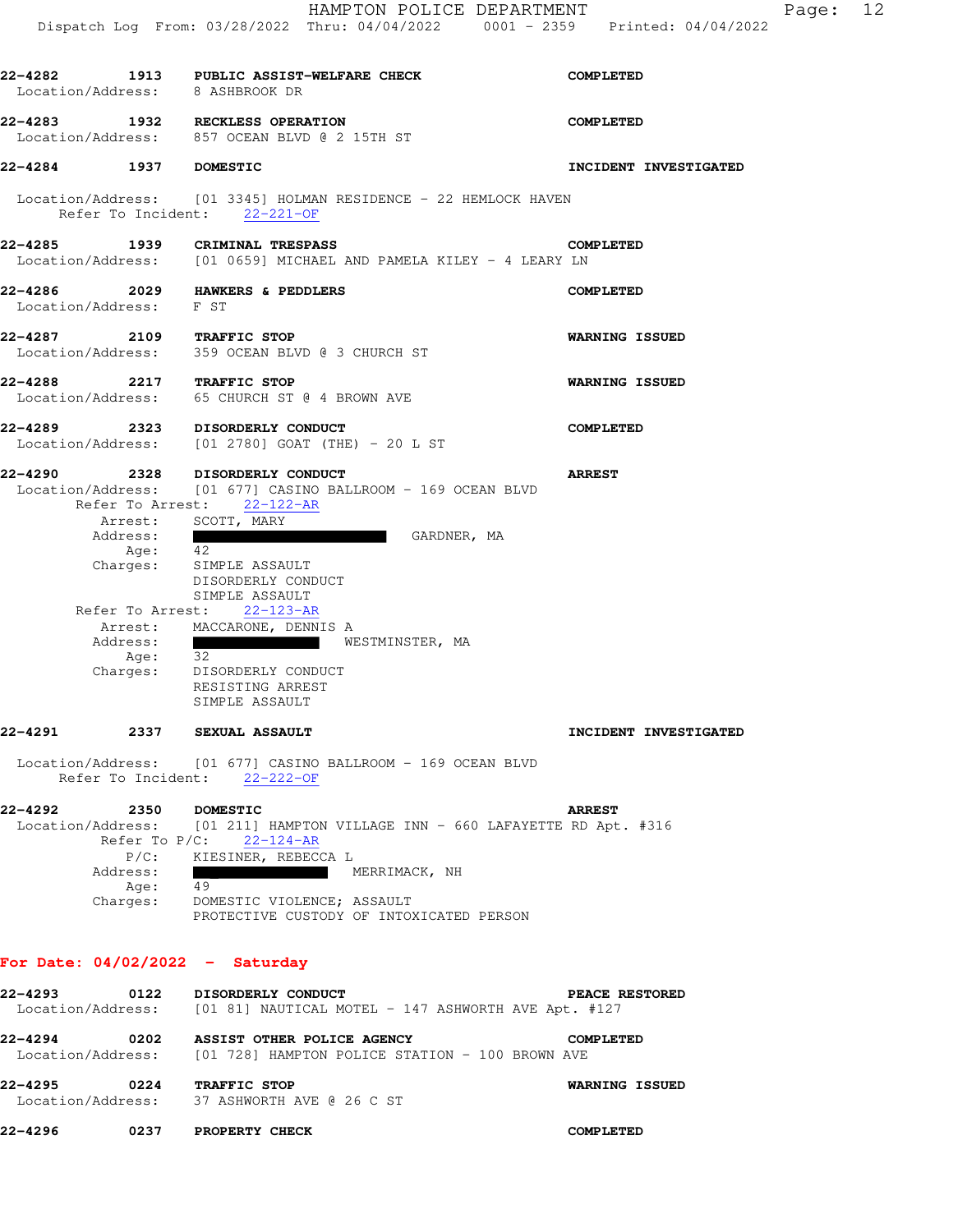|                                                                      | HAMPTON POLICE DEPARTMENT<br>Dispatch Log From: 03/28/2022 Thru: 04/04/2022 0001 - 2359 Printed: 04/04/2022     |                              |
|----------------------------------------------------------------------|-----------------------------------------------------------------------------------------------------------------|------------------------------|
|                                                                      | Location/Address: [01 86] BEST WESTERN INN OF HAMPTON - 815 LAFAYETTE RD                                        |                              |
|                                                                      | 22-4297 0312 FIRE DEPARTMENT ASSIST                                                                             | <b>ASSISTANCE RENDERED</b>   |
|                                                                      | Location/Address: [01 1971] MJC SEACOAST VENTURES 10 LLC - 24 H ST                                              |                              |
| 22-4298 0355 PROPERTY CHECK                                          | Location/Address: [01 452] SKATEBOARD PARK - HARDART'S WAY                                                      | <b>COMPLETED</b>             |
| 22-4299 0357 PROPERTY CHECK                                          | Location/Address: [01 9989] WINNACUNNET HIGH SCHOOL - 1 ALUMNI DR                                               | <b>COMPLETED</b>             |
| 22-4300 0403 PROPERTY CHECK                                          | Location/Address: [01 9992] MARSTON SCHOOL - 4 MARSTON WAY                                                      | <b>COMPLETED</b>             |
| 0442 ALARM<br>22-4301                                                | Location/Address: [01 9992] MARSTON SCHOOL - 4 MARSTON WAY                                                      | UNFOUNDED ALARM              |
| 22-4302 0450 SUSPICIOUS ACTIVITY                                     | Location/Address: [01 373] SEA SCAPE INN - 955 OCEAN BLVD Apt. #10                                              | UNABLE TO LOCATE             |
|                                                                      | <b>22-4303 0537 SUSPICIOUS ACTIVITY</b> UNAE Location/Address: [01 373] SEA SCAPE INN - 955 OCEAN BLVD Apt. #10 | UNABLE TO LOCATE             |
| 22-4304 0648 SUSPICIOUS ACTIVITY<br>Location/Address: 937 OCEAN BLVD |                                                                                                                 | UNABLE TO LOCATE             |
|                                                                      | 22-4305 0752 ASSIST OTHER POLICE AGENCY                                                                         | <b>ASSISTANCE RENDERED</b>   |
|                                                                      | Location/Address: [01 373] SEA SCAPE INN - 955 OCEAN BLVD                                                       |                              |
| 22-4306 0937 CRIMINAL THREATENING<br>Refer To Field Int: 22-61-FI    | Location/Address: [01 340] LAMIES INN & TAVERN - 490 LAFAYETTE RD                                               | <b>FIELD INTERVIEW</b>       |
|                                                                      | 22-4307 0959 FIRE DEPARTMENT ASSIST                                                                             | <b>ASSISTANCE RENDERED</b>   |
| Location/Address: 24 DRAKES LANDING                                  |                                                                                                                 |                              |
| 22-4308 1049 TRAFFIC STOP                                            | Location/Address: 245 LAFAYETTE RD @ 1 PARK AVE                                                                 | <b>SUMMONS ISSUED</b>        |
| 22-4309                                                              | <b>1058 FIRE DEPARTMENT ASSIST</b>                                                                              | <b>ASSISTANCE RENDERED</b>   |
| Location/Address: 24 DRAKES LANDING                                  |                                                                                                                 |                              |
| 22-4310 1259 TRAFFIC STOP                                            | Location/Address: 300 ROUTE 101 @ 56 DRAKESIDE RD                                                               | <b>SUMMONS ISSUED</b>        |
| 22-4311 1307 PARKING VIOLATIONS                                      |                                                                                                                 | <b>ACTIVITY INVESTIGATED</b> |
| Location/Address: HARDART'S WAY                                      |                                                                                                                 |                              |
|                                                                      | 22-4312 1309 FIRE DEPARTMENT ASSIST                                                                             | <b>ASSISTANCE RENDERED</b>   |
| Location/Address: 39 DUMAS AVE                                       |                                                                                                                 |                              |
|                                                                      | 22-4313 1318 FIRE DEPARTMENT ASSIST                                                                             | <b>ASSISTANCE RENDERED</b>   |
| Location/Address: 10 LINDEN LN                                       |                                                                                                                 |                              |
| 22-4314 1423 TRAFFIC STOP                                            | Location/Address: [01 622] TIDE MILL BRIDGE - 100 ROUTE 101                                                     | <b>WARNING ISSUED</b>        |
| 22-4315 1523 PARKING VIOLATIONS                                      |                                                                                                                 | <b>ACTIVITY INVESTIGATED</b> |
|                                                                      | Location/Address: 5 GREENE ST @ 1 MEADOW POND RD                                                                |                              |
| 22-4316<br>Location/Address: 8 BROWN AVE Apt. #W                     | 1540 LEGAL PAPER SERVICE                                                                                        | NO ACTION                    |

Page: 13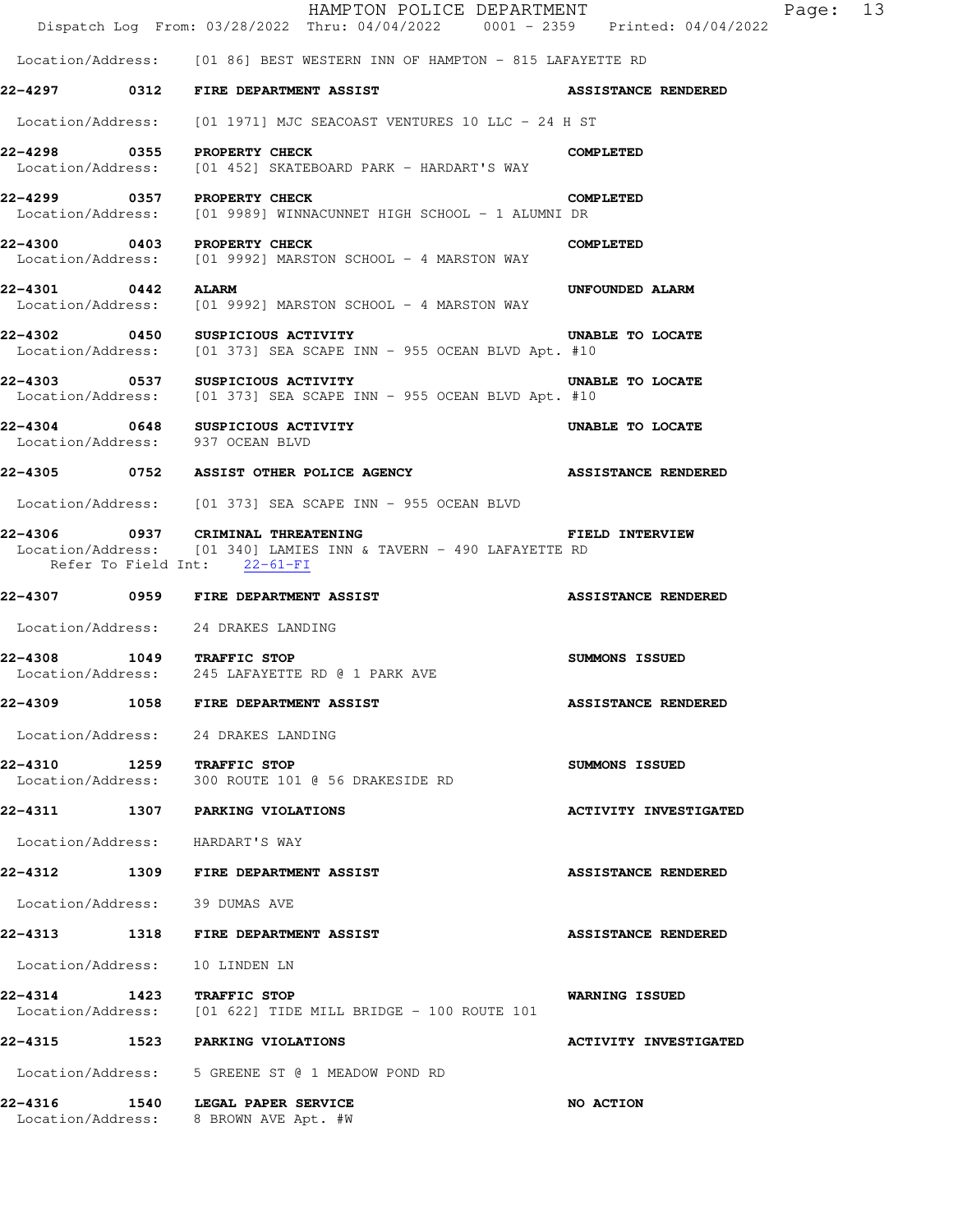HAMPTON POLICE DEPARTMENT Fage: 14 Dispatch Log From: 03/28/2022 Thru: 04/04/2022 0001 - 2359 Printed: 04/04/2022 **22-4317 1600 ALARM UNFOUNDED ALARM**  Location/Address: [01 429] HARBOR AT WHITTEN AND DUSTON CONDO ASSN - 5 DUSTON AVE Apt. #F **22-4318 1701 TRAFFIC STOP WARNING ISSUED**  Location/Address: 897 OCEAN BLVD @ 7 18TH ST **22-4319 1709 Littering/Illegal Dumping COMPLETED**  Location/Address: [01 728] HAMPTON POLICE STATION - 100 BROWN AVE **22-4320 1720 TRAFFIC STOP WARNING ISSUED**<br>
Location/Address: 953 OCEAN BLVD @ 43 CUSACK RD 953 OCEAN BLVD @ 43 CUSACK RD **22-4321 1752 PUBLIC ASSIST-WELFARE CHECK UNABLE TO LOCATE** Location/Address: [01 366] 14 G ST Apt. #7  $[01 366] 14 G ST Apt. #7$ **22-4322 1810 TRAFFIC STOP COMPLETED**  Location/Address: [01 3271] GILCREST RESIDENCE - 23 ISLAND PATH **22-4323 1812 FOLLOWUP COMPLETED**  Location/Address: [01 728] HAMPTON POLICE STATION - 100 BROWN AVE **22-4324 1928 FOLLOWUP COMPLETED**  Location/Address: [01 728] HAMPTON POLICE STATION - 100 BROWN AVE **22-4325 2004 TRAFFIC STOP COMPLETED**  Location/Address: [01 1386] SEVENTY SIX NORTH SHORE RD LLC - 76 NORTH SHORE RD **22-4326 2010 PROTECTIVE CUSTODY ARREST**  Location/Address: 89 ASHWORTH AVE @ 20 G ST Refer To P/C: 22-125-AR Juvenile Protective Custody Age: 16 Charges: TEMPORARY CUSTODY OF JUVENILE Refer To P/C: 22-126-AR Juvenile Protective Custody Age: 16 Charges: TEMPORARY CUSTODY OF JUVENILE Refer To P/C: 22-127-AR Juvenile Protective Custody Age: 15 Charges: TEMPORARY CUSTODY OF JUVENILE Refer To P/C: 22-128-AR Juvenile Protective Custody Age: 16 Charges: TEMPORARY CUSTODY OF JUVENILE Refer To P/C: 22-129-AR Juvenile Protective Custody Age: 17<br>Charges: TEM TEMPORARY CUSTODY OF JUVENILE **22-4327 2103 DISORDERLY CONDUCT INCIDENT INVESTIGATED**  Location/Address: [01 433] DEPOT SQUARE - 446 LAFAYETTE RD Refer To Incident: 22-223-OF **22-4328 2132 FIRE DEPARTMENT ASSIST ASSISTANCE RENDERED**  Location/Address: 3 FAIRFIELD DR @ 728 LAFAYETTE RD **22-4329 2246 PARKING VIOLATIONS VEHICLE MOVED**  Location/Address: 10 OCEAN BLVD @ 1 DOVER AVE **22-4330 2301 THEFT INCIDENT INVESTIGATED**  Location/Address: [01 677] CASINO BALLROOM - 169 OCEAN BLVD Refer To Incident: 22-224-OF **22-4331 2310 PARKING VIOLATIONS VEHICLE MOVED**  Location/Address: [01 3292] CHARLIE'S TAP HOUSE (FORMERLY STACY JANES) - 9 OCEAN BLVD **22-4332 2318 TRAFFIC STOP WARNING ISSUED**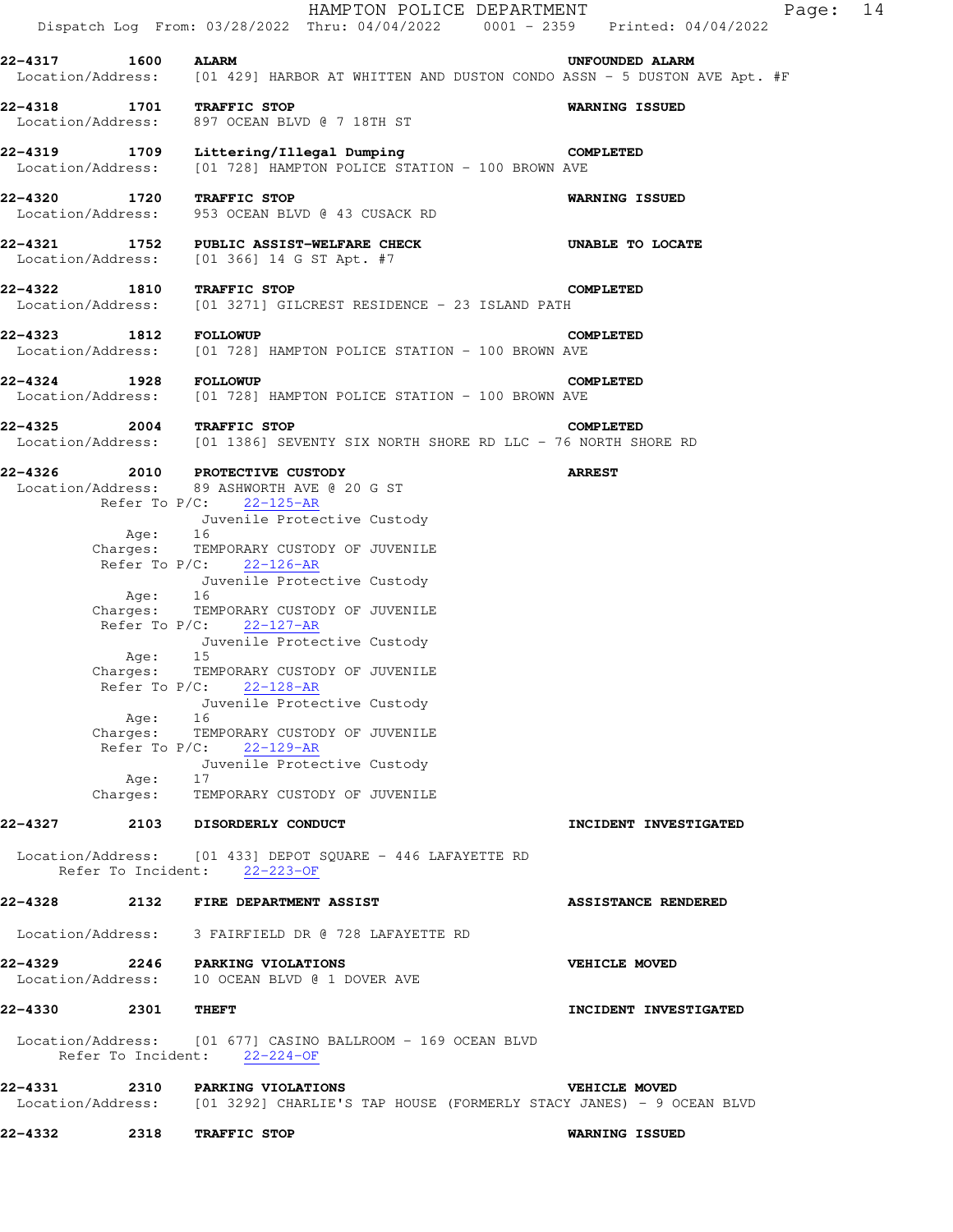|                                   |                                                                                                                                                                                                                                                                         | HAMPTON POLICE DEPARTMENT                                                                                                                  | Dispatch Log From: 03/28/2022 Thru: 04/04/2022 0001 - 2359 Printed: 04/04/2022 | Page: | 15 |
|-----------------------------------|-------------------------------------------------------------------------------------------------------------------------------------------------------------------------------------------------------------------------------------------------------------------------|--------------------------------------------------------------------------------------------------------------------------------------------|--------------------------------------------------------------------------------|-------|----|
| Location/Address:                 | 65 OCEAN BLVD @ 1 M ST                                                                                                                                                                                                                                                  |                                                                                                                                            |                                                                                |       |    |
| 22-4333<br>Location/Address:      | 2328<br>OBSTRUCTING PUBLIC WAY<br>215 OCEAN BLVD @ 8 B ST                                                                                                                                                                                                               |                                                                                                                                            | <b>COMPLETED</b>                                                               |       |    |
| 22-4334<br>Location/Address:      | 2353<br>TRAFFIC STOP                                                                                                                                                                                                                                                    | [01 95] OCEAN WOK - 7 OCEAN BLVD                                                                                                           | <b>WARNING ISSUED</b>                                                          |       |    |
|                                   | For Date: $04/03/2022 -$ Sunday                                                                                                                                                                                                                                         |                                                                                                                                            |                                                                                |       |    |
| 22-4335<br>Location/Address:      | 0009<br>TRAFFIC STOP<br>$N/B$ - 581 OCEAN BLVD                                                                                                                                                                                                                          |                                                                                                                                            | <b>WARNING ISSUED</b>                                                          |       |    |
| 22-4336<br>Location/Address:      | 0015<br>TRAFFIC STOP<br>Refer To Arrest:<br>$22 - 130 - AR$                                                                                                                                                                                                             | 134 ASHWORTH AVE @ 27 L ST                                                                                                                 | <b>ARREST</b>                                                                  |       |    |
| Arrest:<br>Address:               | THARPE, KENNETH D<br><u> Party Maria and Barbara and Barbara and Barbara and Barbara and Barbara and Barbara and Barbara and Barbara and Barbara and Barbara and Barbara and Barbara and Barbara and Barbara and Barbara and Barbara and Barbara and </u><br>52<br>Age: | SANFORD, ME                                                                                                                                |                                                                                |       |    |
| Charges:                          |                                                                                                                                                                                                                                                                         | Driving or Operating Under Influence of Drugs or Liquor<br>Transporting Alcoholic Beverages<br>Aggravated Driving While Intoxicated        |                                                                                |       |    |
| 22-4337                           | 0026<br><b>DOMESTIC</b>                                                                                                                                                                                                                                                 |                                                                                                                                            | <b>ACTIVITY INVESTIGATED</b>                                                   |       |    |
| Location/Address:                 |                                                                                                                                                                                                                                                                         | $[01 2780]$ GOAT (THE) - 20 L ST                                                                                                           |                                                                                |       |    |
| 22-4338                           | 0032<br>MOTORIST ASSISTANCE                                                                                                                                                                                                                                             |                                                                                                                                            | <b>ACTIVITY INVESTIGATED</b>                                                   |       |    |
| Location/Address:                 |                                                                                                                                                                                                                                                                         | $[01 677]$ CASINO BALLROOM - 169 OCEAN BLVD                                                                                                |                                                                                |       |    |
| 22-4339<br>Location/Address:      | 0126<br>TRAFFIC STOP                                                                                                                                                                                                                                                    | 65 CHURCH ST @ 4 BROWN AVE                                                                                                                 | <b>WARNING ISSUED</b>                                                          |       |    |
| 22-4340<br>Location/Address:      | 0141<br>DRUG OFFENSES<br>154 ASHWORTH AVE                                                                                                                                                                                                                               |                                                                                                                                            | <b>COMPLETED</b>                                                               |       |    |
| 22-4341                           | 0142                                                                                                                                                                                                                                                                    | PUBLIC ASSIST-WELFARE CHECK                                                                                                                | <b>ASSISTANCE RENDERED</b>                                                     |       |    |
| Location/Address:<br>Charges:     | Refer To $P/C$ :<br>$22 - 131 - AR$<br>13<br>Age:<br>Refer To $P/C$ :<br>$22 - 132 - AR$                                                                                                                                                                                | $[01 622]$ TIDE MILL BRIDGE - 100 ROUTE 101<br>Juvenile Protective Custody<br>TEMPORARY CUSTODY OF JUVENILE<br>Juvenile Protective Custody |                                                                                |       |    |
|                                   | 13<br>Age:<br>Charges: TEMPORARY CUSTODY OF JUVENILE<br>Refer To $P/C$ :<br>$22 - 133 - AR$                                                                                                                                                                             |                                                                                                                                            |                                                                                |       |    |
| Charges:                          | Age:<br>15                                                                                                                                                                                                                                                              | Juvenile Protective Custody<br>TEMPORARY CUSTODY OF JUVENILE                                                                               |                                                                                |       |    |
| 22-4342                           | 0218<br>SUSPICIOUS ACTIVITY                                                                                                                                                                                                                                             |                                                                                                                                            | <b>ACTIVITY INVESTIGATED</b>                                                   |       |    |
| Location/Address:                 |                                                                                                                                                                                                                                                                         | SOUTH LOT - 101 OCEAN BLVD @ 16 I ST                                                                                                       |                                                                                |       |    |
| 22-4343 0221<br>Location/Address: |                                                                                                                                                                                                                                                                         | REQUEST FOR POLICE OFFICER<br>$[01 463]$ DAVE'S MOBIL GARAGE - 321 OCEAN BLVD                                                              | <b>COMPLETED</b>                                                               |       |    |
| 22-4344<br>Location/Address:      | 0252<br><b>FOLLOWUP</b>                                                                                                                                                                                                                                                 | $[01\;1386]$ SEVENTY SIX NORTH SHORE RD LLC - 76 NORTH SHORE RD                                                                            | <b>COMPLETED</b>                                                               |       |    |
| Location/Address:                 | 22-4345 0254 PROPERTY CHECK                                                                                                                                                                                                                                             | [01 541] STATE PARK - 30 STATE PARK RD                                                                                                     | <b>COMPLETED</b>                                                               |       |    |
| 22-4346                           | 0326 SUSPICIOUS ACTIVITY                                                                                                                                                                                                                                                |                                                                                                                                            | <b>ASSISTANCE RENDERED</b>                                                     |       |    |
|                                   | Refer To Field Int: 22-62-FI                                                                                                                                                                                                                                            | Location/Address: [01 1426] JUMPIN JACKS EXPRESS CAFE - 333 OCEAN BLVD Apt. #2                                                             |                                                                                |       |    |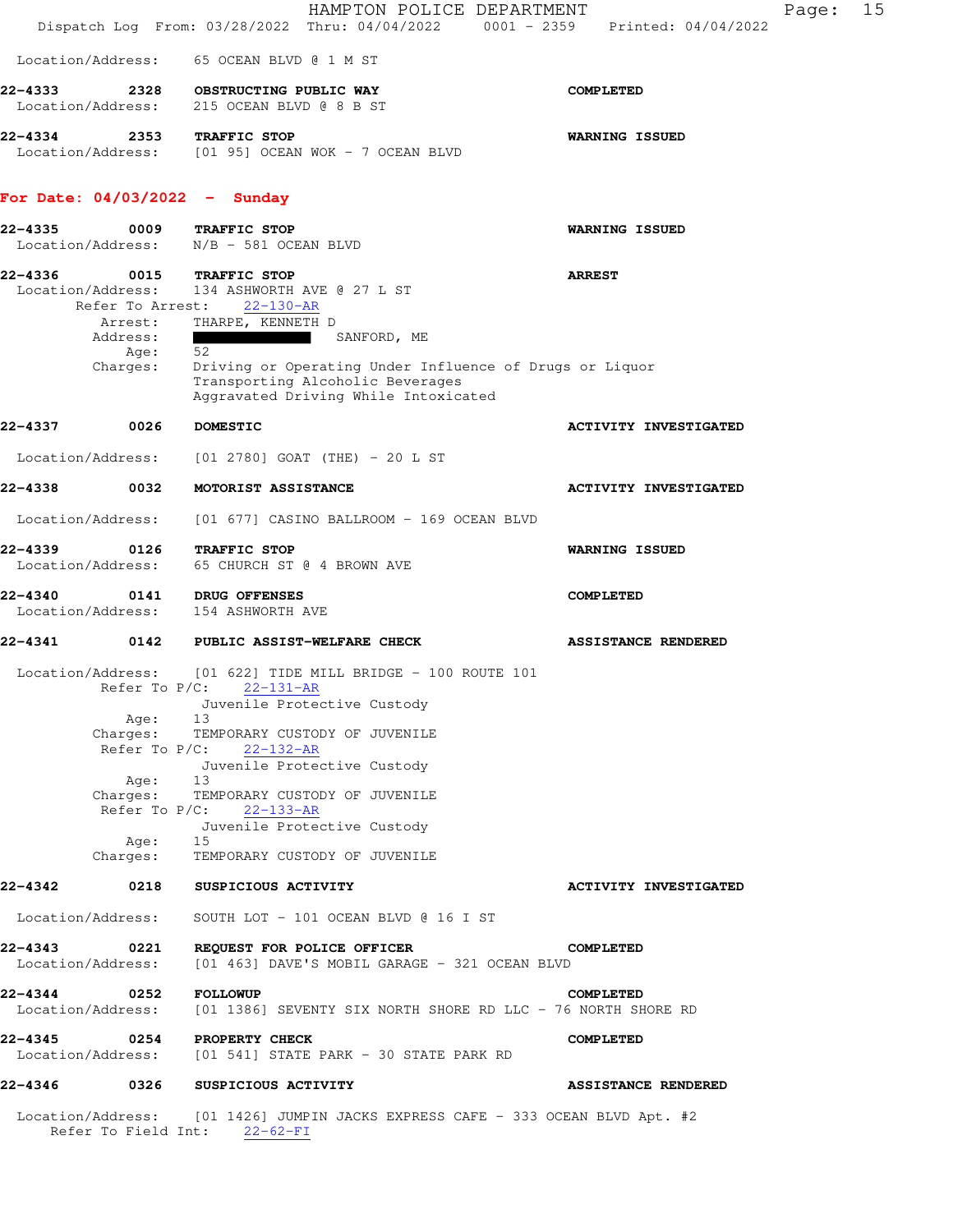HAMPTON POLICE DEPARTMENT Fage: 16 Dispatch Log From: 03/28/2022 Thru: 04/04/2022 0001 - 2359 Printed: 04/04/2022 **22-4347 0333 ASSIST OTHER POLICE AGENCY ASSISTANCE RENDERED**  Location/Address: [01 652] NORTH HAMPTON TOWN LINE - OCEAN BLVD. - 1098 OCEAN BLVD **22-4348 0446 FIRE DEPARTMENT ASSIST ASSISTANCE RENDERED**  Location/Address: [01 530] MASTROMARINO RESIDENCE - 46 MACE RD **22-4349 0502 FIRE DEPARTMENT ASSIST ASSISTANCE RENDERED**  Location/Address: 654 LAFAYETTE RD Apt. #1 **22-4350 0933 TRAFFIC STOP SUMMONS ISSUED**  Location/Address: 245 LAFAYETTE RD @ 1 PARK AVE **22-4351 0954 TRAFFIC STOP SUMMONS ISSUED**  Location/Address: 180 LAFAYETTE RD **22-4352 1004 TRAFFIC STOP SUMMONS ISSUED**<br>
Location/Address: 143 LAFAYETTE RD

**22-4353 1041 TRAFFIC STOP WARNING ISSUED**  Location/Address: [01 515] EXIT 13 - EXETER RD - MILE 131.8 - 600 ROUTE 101

**22-4354** 1051 TRAFFIC STOP **100 CONSTRAINER SUMMONS ISSUED** Location/Address: 500 ROUTE 101 @ 30 TOWLE FARM RD

**22-4355 1111 TRAFFIC STOP SUMMONS ISSUED**  Location/Address: [01 515] EXIT 13 - EXETER RD - MILE 131.8 - 600 ROUTE 101

**22-4356 1114 TRAFFIC STOP WARNING ISSUED**  Location/Address: 1 ROUTE 101 @ 18 GLADE PATH

**22-4357 1120 FOUND PROPERTY COMPLETED**  Location/Address: [01 728] HAMPTON POLICE STATION - 100 BROWN AVE

**22-4358 1123 TRAFFIC STOP SUMMONS ISSUED**  Location: 101 EAST BOUND

**22-4359 1143 ALARM ACTIVITY INVESTIGATED** 

Location/Address:

Location/Address: [01 2488] SWALES RESIDENCE - 152 HAMPTON MEADOWS

**22-4360 1149 TRAFFIC STOP WARNING ISSUED**  Location/Address: 409 OCEAN BLVD

**22-4361 1209 CRIMINAL TRESPASS UNABLE TO LOCATE**  Location/Address: [01 0593] OLD SALT RESTAURANT - 490 LAFAYETTE RD

**22-4362 1252 REQUEST FOR POLICE OFFICER FIELD INTERVIEW**  Location/Address: [01 728] HAMPTON POLICE STATION - 100 BROWN AVE Refer To Field Int: 22-63-FI

**22-4363 1417 FOLLOWUP COMPLETED**  Location/Address: [01 728] HAMPTON POLICE STATION - 100 BROWN AVE

**22-4364 1425 TRAFFIC STOP SUMMONS ISSUED**  Location/Address: [01 0293] SANDERS & MCDERMOTT ATTORNEYS - 234 LAFAYETTE RD

**22-4365 1437 FOLLOWUP COMPLETED**  Location/Address: [01 728] HAMPTON POLICE STATION - 100 BROWN AVE

**22-4366 1442 SUSPICIOUS ACTIVITY ACTIVITY INVESTIGATED** 

Location/Address: [01 9989] WINNACUNNET HIGH SCHOOL - 1 ALUMNI DR

**22-4367 1524 VIN VERIFICATION COMPLETED**  Location/Address: 6 BROOKES LN

**22-4368 1640 TRAFFIC STOP WARNING ISSUED**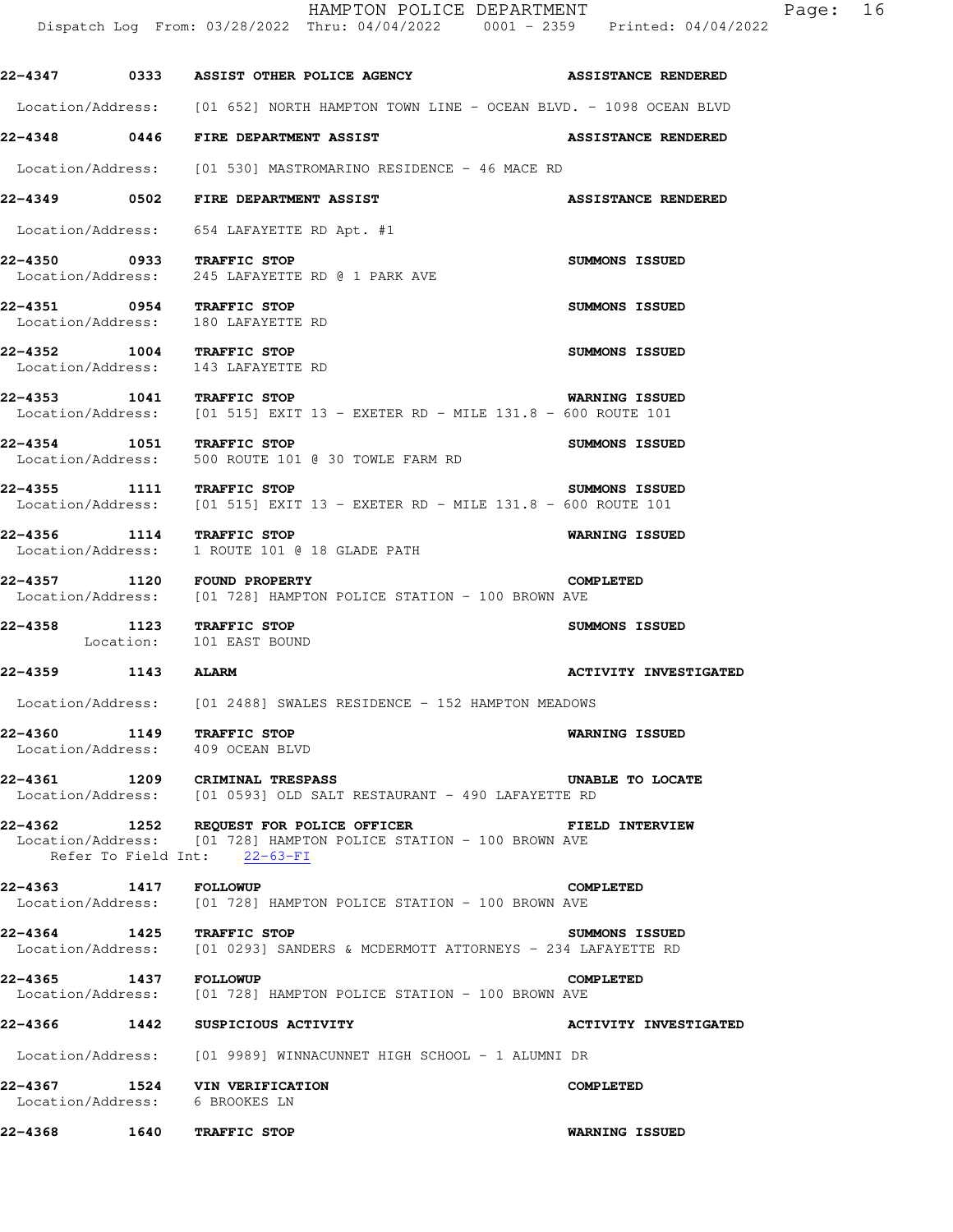|                                                                           | HAMPTON POLICE DEPARTMENT<br>Dispatch Log From: 03/28/2022 Thru: 04/04/2022 0001 - 2359 Printed: 04/04/2022                                                            | Page: 17                     |
|---------------------------------------------------------------------------|------------------------------------------------------------------------------------------------------------------------------------------------------------------------|------------------------------|
|                                                                           | Location/Address: [01 1426] JUMPIN JACKS EXPRESS CAFE - 333 OCEAN BLVD Apt. #2                                                                                         |                              |
|                                                                           | 22-4369 1648 FIRE DEPARTMENT ASSIST                                                                                                                                    | <b>ASSISTANCE RENDERED</b>   |
|                                                                           | Location/Address: [01 0336] VICTORIA'S KITCHEN - 725 LAFAYETTE RD                                                                                                      |                              |
| 22-4370 1712 RECKLESS OPERATION                                           | Location/Address: 0 ROUTE 95 @ 700 ROUTE 101                                                                                                                           | UNABLE TO LOCATE             |
| 22-4371 1720 TRAFFIC STOP                                                 | Location/Address: [01 622] TIDE MILL BRIDGE - 100 ROUTE 101                                                                                                            | <b>NO ACTION</b>             |
| 22-4372 1730 MOTORIST ASSISTANCE                                          |                                                                                                                                                                        | <b>ASSISTANCE RENDERED</b>   |
|                                                                           | Location/Address: 200 ROUTE 101 @ 200 LANDING RD                                                                                                                       |                              |
| 22-4373 1759 DISORDERLY CONDUCT                                           | Location/Address: 1 13TH ST @ 847 OCEAN BLVD                                                                                                                           | UNABLE TO LOCATE             |
| 22-4374 1816 ALARM                                                        | Location/Address: [01 3045] TURCOTTE MOVING AND STORAGE - 597 LAFAYETTE RD                                                                                             | UNFOUNDED ALARM              |
| 22-4375 1856 ANIMAL NUISANCE                                              | Location/Address: 64 ASHWORTH AVE @ 119 BROWN AVE                                                                                                                      | UNABLE TO LOCATE             |
| 22-4376 1905 TRAFFIC STOP                                                 | Location/Address: 187 OCEAN BLVD @ 1 D ST                                                                                                                              | <b>WARNING ISSUED</b>        |
| 22-4377 1929 TRAFFIC STOP                                                 |                                                                                                                                                                        | <b>ACCIDENT INVESTIGATED</b> |
|                                                                           | Location/Address: 2 OCEAN BLVD @ 8 STATE PARK RD                                                                                                                       |                              |
| 22-4378 2004 TRAFFIC STOP                                                 | Location/Address: [01 677] CASINO BALLROOM - 169 OCEAN BLVD                                                                                                            | <b>WARNING ISSUED</b>        |
| 22-4379 2138 TRAFFIC STOP                                                 | Location/Address: 215 OCEAN BLVD @ 8 B ST                                                                                                                              | <b>WARNING ISSUED</b>        |
| 2157 TRAFFIC STOP<br>22-4380                                              | Location/Address: [01 464] DANA'S TOWING & REPAIR OF HAMPTON - 348 LAFAYETTE RD                                                                                        | <b>WARNING ISSUED</b>        |
| 2204<br>22-4381<br>Location/Address:                                      | TRAFFIC STOP<br>[01 1562] CVS BUILDING COMPLEX - 321 LAFAYETTE RD                                                                                                      | <b>WARNING ISSUED</b>        |
| 22-4382<br>2253                                                           | DISORDERLY CONDUCT                                                                                                                                                     | <b>ASSISTANCE RENDERED</b>   |
| Location/Address:                                                         | $[01 677]$ CASINO BALLROOM - 169 OCEAN BLVD                                                                                                                            |                              |
| 2306<br>22-4383                                                           | PUBLIC ASSIST-TRANSPORTATION                                                                                                                                           | <b>ASSISTANCE RENDERED</b>   |
| Location/Address:                                                         | [01 677] CASINO BALLROOM - 169 OCEAN BLVD                                                                                                                              |                              |
| 22-4384<br>2311<br>Location/Address:                                      | DISORDERLY CONDUCT<br>$[01 677]$ CASINO BALLROOM - 169 OCEAN BLVD                                                                                                      | <b>COMPLETED</b>             |
| 22-4385 2315 CROWD MONITORING<br>Location/Address:                        | [01 677] CASINO BALLROOM - 169 OCEAN BLVD                                                                                                                              | <b>COMPLETED</b>             |
| 22-4386<br>Location/Address:<br>Address:<br>Age:<br>Charges:              | 2327 SUICIDE THREAT<br>36 HIGHLAND AVE<br>Refer To $P/C: 22-135-AR$<br>P/C: CAILLER DINNEAN, WENDY L<br>MEREDITH, NH<br>43<br>PROTECTIVE CUSTODY OF INTOXICATED PERSON | <b>ARREST</b>                |
| 22-4387<br><b>2333 ASSAULT</b><br>Refer To Arrest:<br>Arrest:<br>Address: | Location/Address: [01 677] CASINO BALLROOM - 169 OCEAN BLVD<br>$22 - 134 - AR$<br>KINSELLA, ERIN CLARISSA<br>KINGSTON, NH                                              | <b>ARREST</b>                |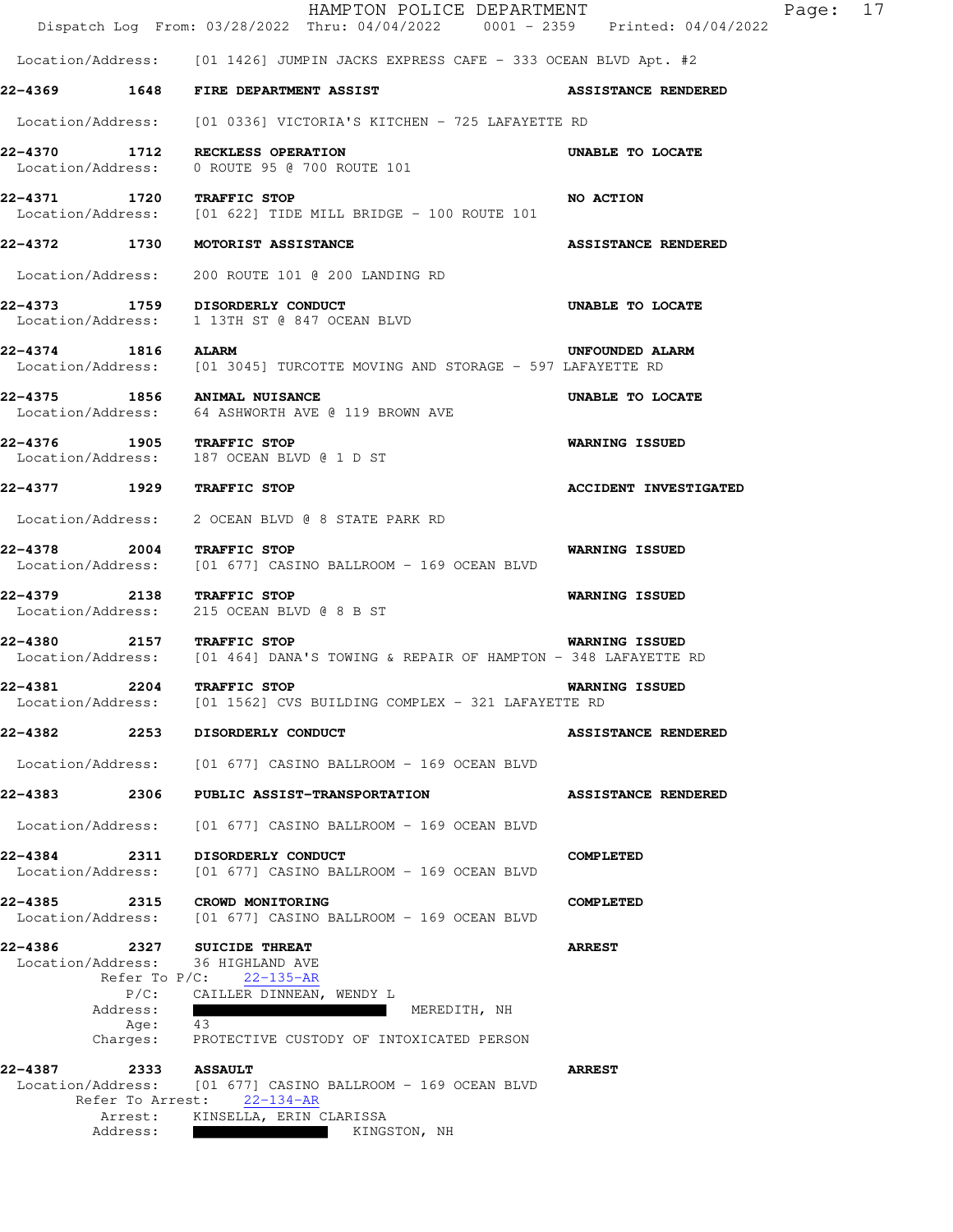Age: 23 Charges: DISORDERLY CONDUCT SIMPLE ASSAULT

## **For Date: 04/04/2022 - Monday**

**22-4388 0047 TRAFFIC STOP WARNING ISSUED**  Location/Address: [01 332] HAMPTON HOUSE HOTEL - 333 OCEAN BLVD **22-4389 0052 TRAFFIC STOP WARNING ISSUED**  Location/Address: 234 LAFAYETTE RD @ 20 DRAKESIDE RD **22-4390 0113 PROPERTY CHECK COMPLETED**  Location/Address: [01 1247] RITE AID PLAZA - 356 LAFAYETTE RD **22-4391 0129 MOTORIST ASSISTANCE COMPLETED**  Location/Address: 1 ROUTE 101 @ 18 GLADE PATH **22-4392 0208 PROPERTY CHECK COMPLETED**  Location/Address: [01 9998] HAMPTON TOWN OFFICE - 100 WINNACUNNET RD **22-4393 0241 PROPERTY CHECK**  Location/Address: [01 560] JOE BILLIE BROWN PARK - ANCIENT HWY **22-4394 0243 PROPERTY CHECK COMPLETED**<br>Location/Address: [01 0005] BANK OF AMERICA - 264 LAFAYETTE RD [01 0005] BANK OF AMERICA - 264 LAFAYETTE RD **22-4395 0246 PROPERTY CHECK COMPLETED**  Location/Address: [01 560] JOE BILLIE BROWN PARK - ANCIENT HWY **22-4396 0258 PROPERTY CHECK COMPLETED**  Location/Address: [01 620] STATE - PARK AND RIDE PARKING LOT - 40 TIMBER SWAMP RD **22-4397 0316 PROPERTY CHECK COMPLETED**  Location/Address: [01 541] STATE PARK - 30 STATE PARK RD **22-4398 0423 TRAFFIC STOP WARNING ISSUED**  Location/Address: [01 723] DUNKIN DONUTS - 369 LAFAYETTE RD **22-4399 0539 TRAFFIC STOP WARNING ISSUED**  Location/Address: [01 0169] TRI-RENT-ALL - 143 LAFAYETTE RD **22-4400 0554 TRAFFIC STOP SUMMONS ISSUED**  Location/Address: [01 0169] TRI-RENT-ALL - 143 LAFAYETTE RD **22-4401 0559 FIRE DEPARTMENT ASSIST ASSISTANCE RENDERED**  Location/Address: 27 RIDGEVIEW TER **22-4402 0607 FIRE DEPARTMENT ASSIST ASSISTANCE RENDERED**  Location/Address: [01 300] OLD ENGLISH VILLAGE - 451 WINNACUNNET RD **22-4403 0619 FIRE DEPARTMENT ASSIST ASSISTANCE RENDERED**  Location/Address: [01 2831] WOOLSEY RESIDENCE - 148 LITTLE RIVER RD **22-4404 0803 TRAFFIC CONTROL AREA MONITORED**  Location/Address: [01 9992] MARSTON SCHOOL - 3 MARSTON WAY @ 190 HIGH ST **22-4405 0820 Protective Order Violation**  Location/Address: [01 456] UNDERWOOD BRIDGE - 1 OCEAN BLVD Refer To Arrest: 22-136-AR Arrest: SULLIVAN, MATTHEW Address:  $\frac{1}{28}$  HAMPTON, NH Age: Charges: Default or Breach of Bail Conditions STALKING **22-4406 0835 SEXUAL OFFENDER REGISTRATION INCIDENT INVESTIGATED**